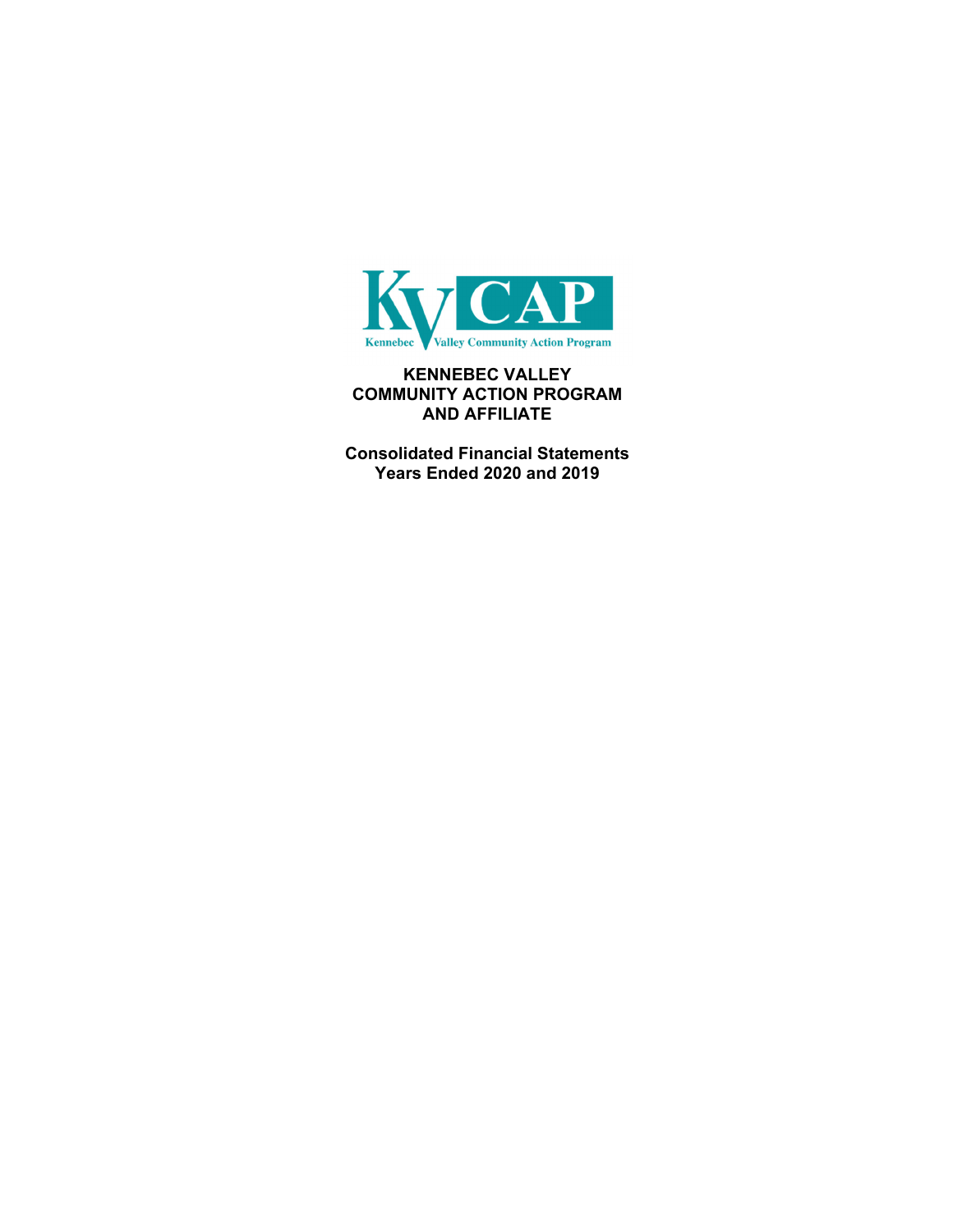# **TABLE OF CONTENTS**

|                                                           | Page           |
|-----------------------------------------------------------|----------------|
| INDEPENDENT AUDITORS' REPORT                              | $1 - 2$        |
| <b>CONSOLIDATED FINANCIAL STATEMENTS:</b>                 |                |
| <b>Consolidated Statement of Financial Position</b>       | 3              |
| <b>Consolidated Statement of Activities</b>               | 4              |
| <b>Consolidated Statement of Functional Expenses-FY20</b> | 5              |
| <b>Consolidated Statement of Functional Expenses-FY19</b> | 6              |
| <b>Consolidated Statement of Cash Flows</b>               | $\overline{7}$ |
| Notes to Consolidated Financial Statements                | $8 - 18$       |
| <b>SUPPLEMENTARY SCHEDULES:</b>                           |                |
| <b>Consolidating Statement of Financial Position</b>      | 19             |
| <b>Consolidating Statement of Activities</b>              | 20             |
| <b>Consolidating Statement of Functional Expenses</b>     | 21             |
| <b>Consolidating Statement of Cash Flows</b>              | 22             |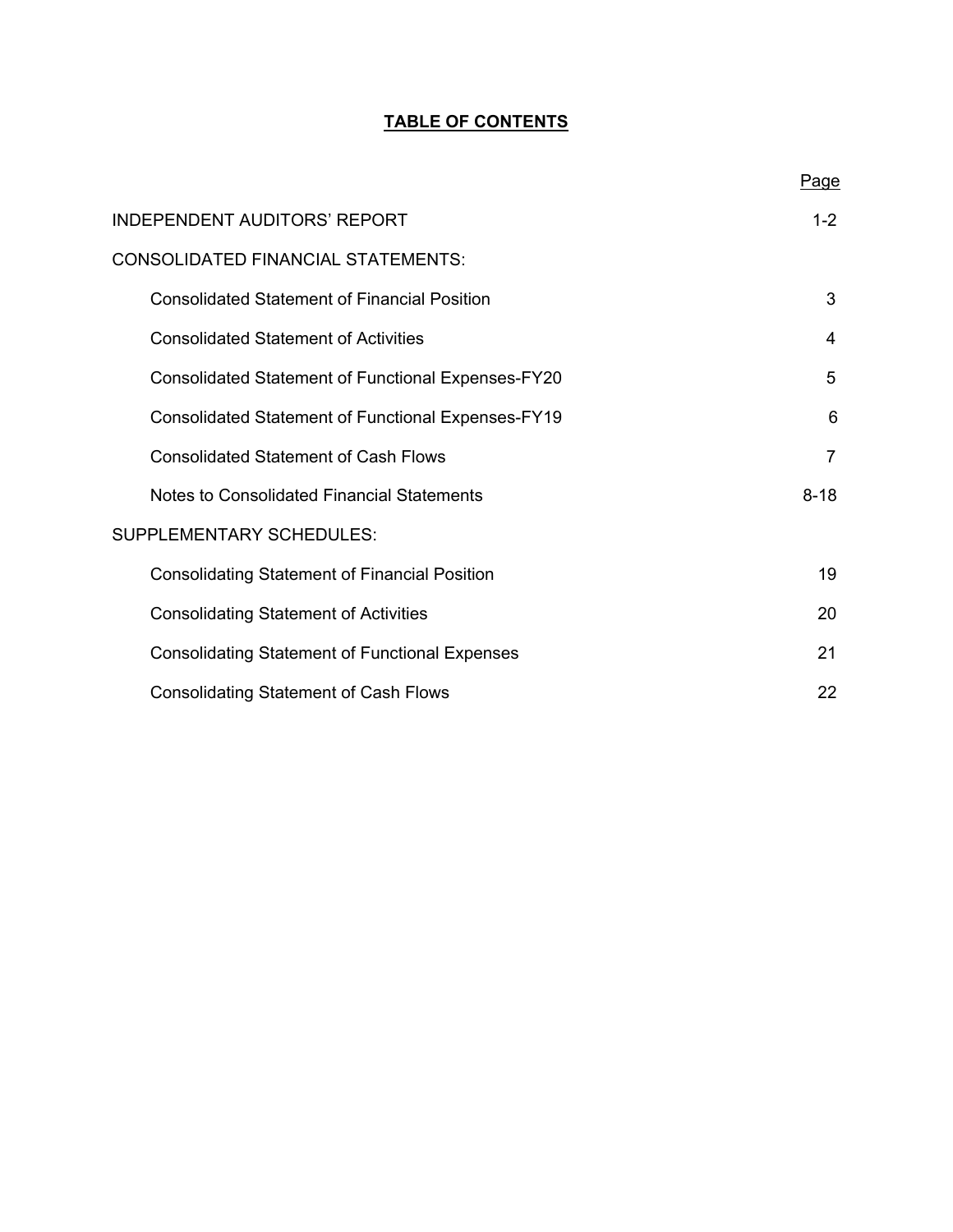

#### **Independent Auditors' Report**

To the Board of Directors of Kennebec Valley Community Action Program and Affiliate

#### **Report on the Financial Statements**

We have audited the accompanying consolidated financial statements of Kennebec Valley Community Action Program and Affiliate (a Maine nonprofit organization), which comprise the consolidated statements of financial position as of September 30, 2020 and 2019 and the related consolidated statements of activities, functional expenses, and cash flows for the years then ended, and the related notes to the consolidated financial statements.

#### **Management's Responsibility for the Financial Statements**

Management is responsible for the preparation and fair presentation of these consolidated financial statements in accordance with accounting principles generally accepted in the United States of America; this includes the design, implementation, and maintenance of internal control relevant to the preparation and fair presentation of financial statements that are free from material misstatement, whether due to fraud or error.

#### *Auditors' Responsibility*

Our responsibility is to express an opinion on these consolidated financial statements based on our audits. We conducted our audits in accordance with auditing standards generally accepted in the United States of America and the standards applicable to financial audits contained in *Government Auditing Standards* issued by the Comptroller General of the United States. Those standards require that we plan and perform the audit to obtain reasonable assurance about whether the consolidated financial statements are free from material misstatement.

An audit involves performing procedures to obtain audit evidence about the amounts and disclosures in the consolidated financial statements. The procedures selected depend on the auditor's judgment, including the assessment of the risks of material misstatement of the consolidated financial statements, whether due to fraud or error. In making those risk assessments, the auditor considers internal control relevant to the entity's preparation and fair presentation of the consolidated financial statements in order to design audit procedures that are appropriate in the circumstances, but not for the purpose of expressing an opinion on the effectiveness of the entity's internal control. Accordingly, we express no such opinion. An audit also includes evaluating the appropriateness of accounting policies used and the reasonableness of significant accounting estimates made by management, as well as evaluating the overall presentation of the consolidated financial statements.

We believe that the audit evidence we have obtained is sufficient and appropriate to provide a basis for our audit opinion.

> **46 FIRSTPARK DRIVE, OAKLAND, ME 04963** PHONE **207.873.1603 259 FRONT STREET, BATH, ME 04530 150 CAPITOL STREET, SUITE 3, AUGUSTA, ME 04330**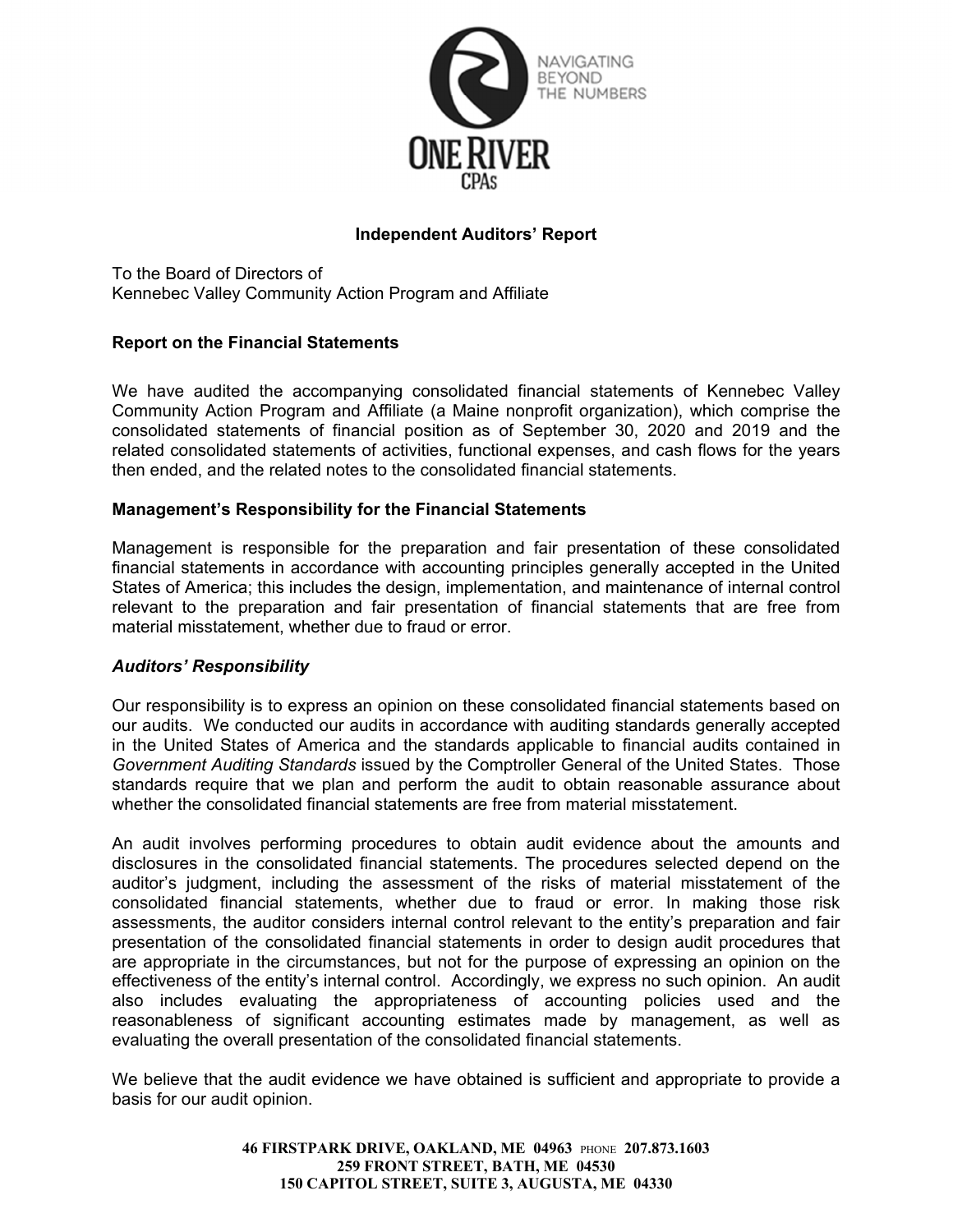Board of Directors Page 2

#### *Opinion*

In our opinion, the consolidated financial statements referred to above present fairly, in all material respects, the financial position of Kennebec Valley Community Action Program and Affiliate as of September 30, 2020 and 2019, and the changes in its net assets and its cash flows for the years then ended in accordance with accounting principles generally accepted in the United States of America.

#### *Other Matters*

Our audits were conducted for the purpose of forming an opinion on the consolidated financial statements as a whole. The schedules on pages 19-22 are presented for purposes of additional analysis and are not a required part of the consolidated financial statements. Such information is the responsibility of management and was derived from and relates directly to the underlying accounting and other records used to prepare the consolidated financial statements. The information has been subjected to the auditing procedures applied in the audit of the consolidated financial statements and certain additional procedures, including comparing and reconciling such information directly to the underlying accounting and other records used to prepare the consolidated financial statements or to the consolidated financial statements themselves, and other additional procedures in accordance with auditing standards generally accepted in the United States of America. In our opinion, the information is fairly stated, in all material respects, in relation to the consolidated financial statements as a whole.

#### *Other Reporting Required by Government Auditing Standards*

In accordance with *Government Auditing Standards*, we have also issued our report dated March 15, 2021, on our consideration of Kennebec Valley Community Action Program and Affiliate's internal control over financial reporting and on our tests of its compliance with certain provisions of laws, regulations, contracts, and grant agreements and other matters. The purpose of that report is to describe the scope of our testing of internal control over financial reporting and compliance and the results of that testing, and not to provide an opinion on internal control over financial reporting or on compliance. That report is an integral part of an audit performed in accordance with *Government Auditing Standards* in considering Kennebec Valley Community Action Program and Affiliate's internal control over financial reporting and compliance.

One River, CPAs

Oakland, Maine March 15, 2021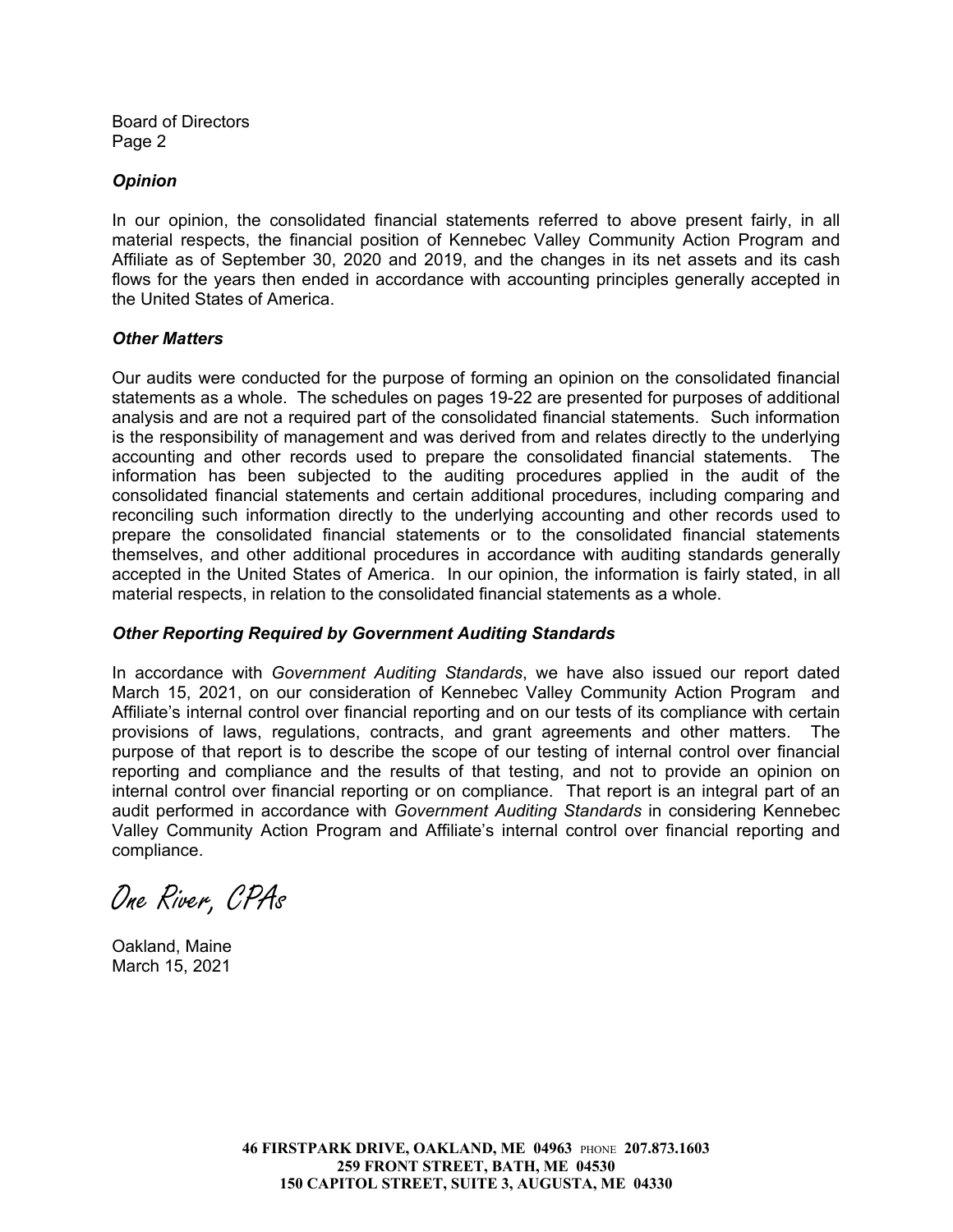#### **KENNEBEC VALLEY COMMUNITY ACTION PROGRAM AND AFFILIATE Consolidated Statement of Financial Position**

| September 30, 2020 and 2019 |  |  |  |  |
|-----------------------------|--|--|--|--|
|-----------------------------|--|--|--|--|

|                                          |     | 2020                 |                          |              |                      |                           |               |
|------------------------------------------|-----|----------------------|--------------------------|--------------|----------------------|---------------------------|---------------|
|                                          |     | <b>Without Donor</b> | <b>With Donor</b>        |              | <b>Without Donor</b> | 2019<br><b>With Donor</b> |               |
|                                          |     | <b>Restrictions</b>  | <b>Restrictions</b>      | <b>Total</b> | <b>Restrictions</b>  | <b>Restrictions</b>       | <b>Total</b>  |
|                                          |     |                      |                          |              |                      |                           |               |
| <b>ASSETS</b>                            |     |                      |                          |              |                      |                           |               |
| Current assets:                          |     |                      |                          |              |                      |                           |               |
| Cash and cash equivalents                | \$  | 5,047,332            | 100,271                  | 5,147,603    | 1,180,419            | 186,704                   | 1,367,123     |
| Accounts and grants receivable           |     | 1,358,014            | $\overline{a}$           | 1,358,014    | 2,282,225            | $\blacksquare$            | 2,282,225     |
| Current portion of loans receivable, net |     | 1,762                |                          | 1,762        |                      | 1,983                     | 1,983         |
| Prepaid expenses                         |     | 292,203              | $\overline{a}$           | 292,203      | 185,516              | $\blacksquare$            | 185,516       |
| Total current assets                     |     | 6,699,311            | 100,271                  | 6,799,582    | 3,648,160            | 188,687                   | 3,836,847     |
| Property and equipment:                  |     |                      |                          |              |                      |                           |               |
| Land                                     |     | 180,690              |                          | 180,690      | 183,601              |                           | 183,601       |
| Buildings and improvements               |     | 3,049,433            |                          | 3,049,433    | 2,578,629            |                           | 2,578,629     |
| <b>Equipment and fixtures</b>            |     | 1,099,816            |                          | 1,099,816    | 886,549              |                           | 886,549       |
| Vehicles                                 |     | 2,532,552            | $\overline{a}$           | 2.532.552    | 2,399,735            | $\overline{\phantom{a}}$  | 2,399,735     |
| Total property and equipment             |     | 6,862,491            | $\overline{a}$           | 6,862,491    | 6,048,514            |                           | 6,048,514     |
| Less: Accumulated depreciation           |     | (3,409,244)          | $\overline{a}$           | (3,409,244)  | (3, 297, 318)        | $\overline{a}$            | (3, 297, 318) |
| Net property and equipment               |     | 3,453,247            | $\overline{a}$           | 3,453,247    | 2,751,196            | $\overline{\phantom{a}}$  | 2,751,196     |
|                                          |     |                      |                          |              |                      |                           |               |
| Other assets:                            |     |                      |                          |              |                      |                           |               |
| Work in progress                         |     | 1,284,457            |                          | 1,284,457    | 1,570,337            | 108,577                   | 1,678,914     |
| Investments                              |     | 44,520               |                          | 44,520       | 39,784               |                           | 39,784        |
| Loans receivable, net of current portion |     | 127,010              |                          | 127,010      | 98,781               | 29,729                    | 128,510       |
| Total other assets                       |     | 1,455,987            | $\overline{a}$           | 1,455,987    | 1,708,902            | 138,306                   | 1,847,208     |
| <b>Total assets</b>                      | \$  | 11,608,545           | 100,271                  | 11,708,816   | 8,108,258            | 326,993                   | 8,435,251     |
| <b>LIABILITIES AND NET ASSETS</b>        |     |                      |                          |              |                      |                           |               |
| <b>Current liabilities:</b>              |     |                      |                          |              |                      |                           |               |
| Current portion of long-term debt        |     | 154,457              |                          | 154,457      | 140,225              |                           | 140,225       |
| Line of credit                           |     |                      |                          |              | 130,000              |                           | 130,000       |
|                                          |     |                      |                          |              |                      |                           | 931,513       |
| Accounts payable                         |     | 880,519              |                          | 880,519      | 931,513              |                           |               |
| Accrued expenses                         |     | 2,037,541            |                          | 2,037,541    | 1,729,405            |                           | 1,729,405     |
| Reserves                                 |     | 163,887              |                          | 163,887      | 231,197              |                           | 231,197       |
| Deferred revenue                         |     | 2,325,957            |                          | 2,325,957    | 1,169,393            |                           | 1,169,393     |
| Total current liabilities                |     | 5,562,361            | $\overline{a}$           | 5,562,361    | 4,331,733            | $\overline{a}$            | 4,331,733     |
| Non-current liabilities:                 |     |                      |                          |              |                      |                           |               |
| Long-term debt, net of current portion   |     | 749,135              | $\blacksquare$           | 749,135      | 1,053,311            | $\blacksquare$            | 1,053,311     |
| Total non-current liabilities            |     | 749,135              | $\overline{\phantom{a}}$ | 749,135      | 1,053,311            | $\overline{\phantom{a}}$  | 1,053,311     |
| <b>Total liabilities</b>                 |     | 6,311,496            | $\overline{a}$           | 6,311,496    | 5,385,044            | $\overline{a}$            | 5,385,044     |
| Net assets                               |     | 5,297,049            | 100,271                  | 5,397,320    | 2,723,214            | 326,993                   | 3,050,207     |
| <b>Total liabilities and net assets</b>  | \$. | 11,608,545           | 100,271                  | 11,708,816   | 8,108,258            | 326.993                   | 8,435,251     |

*See auditors' report and accompanying notes to financial statements.*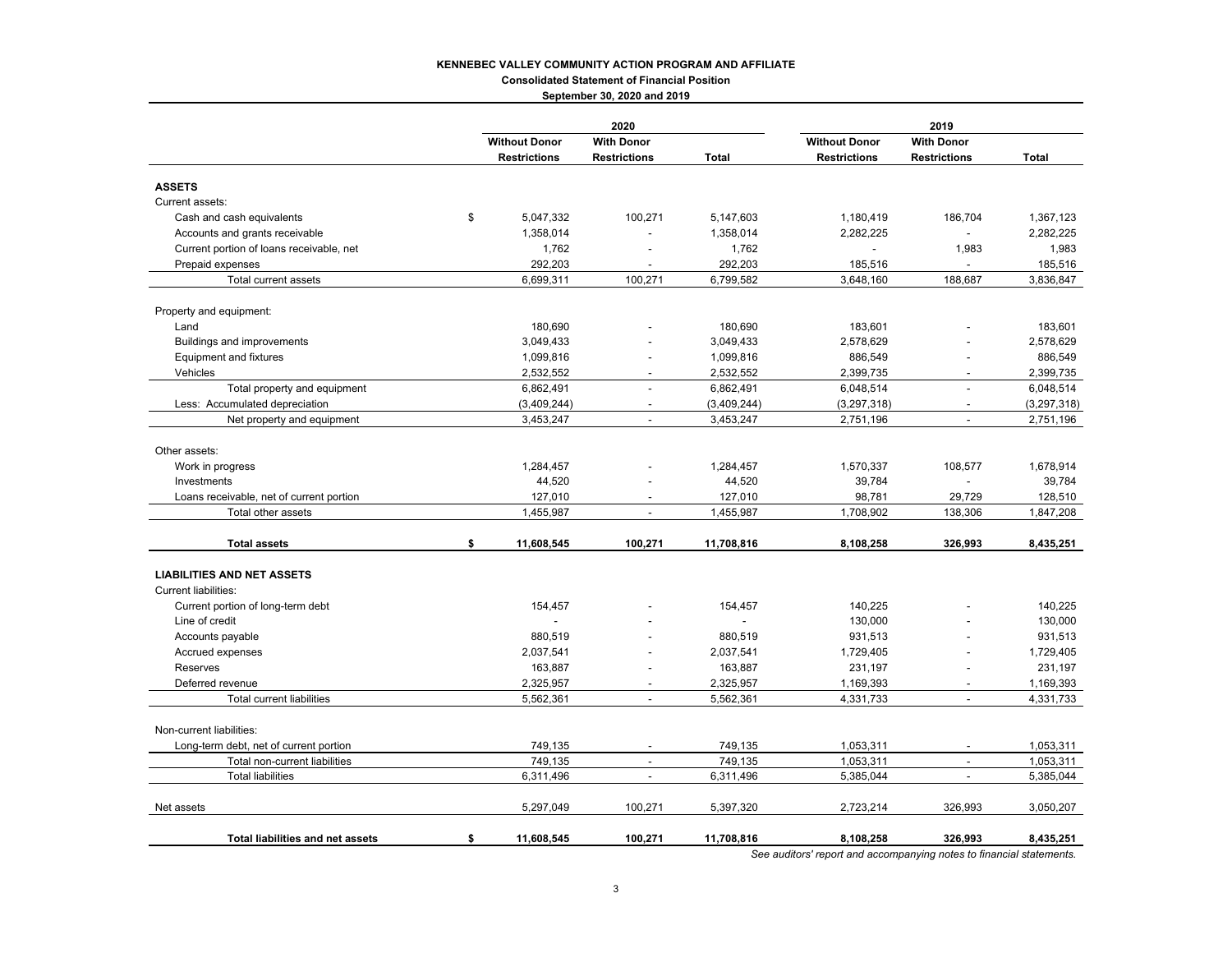#### **KENNEBEC VALLEY COMMUNITY ACTION PROGRAM AND AFFILIATE Consolidated Statement of Activities Years ended September 30, 2020 and 2019**

|                                          |                      | 2020                |              |                      | 2019                     |              |
|------------------------------------------|----------------------|---------------------|--------------|----------------------|--------------------------|--------------|
|                                          | <b>Without Donor</b> | <b>With Donor</b>   |              | <b>Without Donor</b> | <b>With Donor</b>        |              |
|                                          | <b>Restrictions</b>  | <b>Restrictions</b> | <b>Total</b> | <b>Restrictions</b>  | <b>Restrictions</b>      | <b>Total</b> |
| Revenues, gains, and other support:      |                      |                     |              |                      |                          |              |
| Grants and contracts                     | \$<br>18,913,536     |                     | 18,913,536   | 15,695,732           |                          | 15,695,732   |
| Program revenue                          | 10,585,229           |                     | 10,585,229   | 11,953,192           |                          | 11,953,192   |
| Other revenue                            | 999.970              | 9.355               | 1,009,325    | 446.776              |                          | 446,776      |
| In-kind                                  | 721,949              |                     | 721,949      | 885,153              |                          | 885,153      |
| Net assets released from restrictions    | 236,077              | (236, 077)          |              |                      |                          |              |
| Total revenues, gains, and other support | 31,456,761           | (226, 722)          | 31,230,039   | 28,980,853           |                          | 28,980,853   |
| Expenses:                                |                      |                     |              |                      |                          |              |
| Program services:                        |                      |                     |              |                      |                          |              |
| Community services                       | 10,113,645           |                     | 10,113,645   | 11,943,391           |                          | 11,943,391   |
| Energy services                          | 5,123,535            |                     | 5,123,535    | 4,791,872            |                          | 4,791,872    |
| Child & family services                  | 10,197,919           |                     | 10,197,919   | 9,387,312            |                          | 9,387,312    |
| Agency services                          | 373,842              |                     | 373,842      | 249,573              |                          | 249,573      |
| Cony Village                             | 953,367              |                     | 953,367      | 262,375              |                          | 262,375      |
| Total program expenses                   | 26,762,308           |                     | 26,762,308   | 26,634,523           |                          | 26,634,523   |
| Supporting services:                     |                      |                     |              |                      |                          |              |
| Management & general                     | 2,117,986            |                     | 2,117,986    | 2,018,627            |                          | 2,018,627    |
| Fundraising                              | 2,632                |                     | 2,632        | 16,426               |                          | 16,426       |
| Total supporting services                | 2,120,618            | $\blacksquare$      | 2,120,618    | 2,035,053            | $\overline{\phantom{0}}$ | 2,035,053    |
| Total expenses                           | 28.882.926           | $\sim$              | 28,882,926   | 28,669,576           | $\sim$                   | 28,669,576   |
|                                          |                      |                     |              |                      |                          |              |
| Change in net assets                     | 2,573,835            | (226, 722)          | 2,347,113    | 311,277              |                          | 311,277      |
| Net assets, beginning of year            | 2,723,214            | 326,993             | 3,050,207    | 2,411,937            | 326,993                  | 2,738,930    |
| Net assets, end of year                  | \$<br>5,297,049      | 100,271             | 5,397,320    | 2,723,214            | 326,993                  | 3,050,207    |

*See auditors' report and accompanying notes to financial statements.*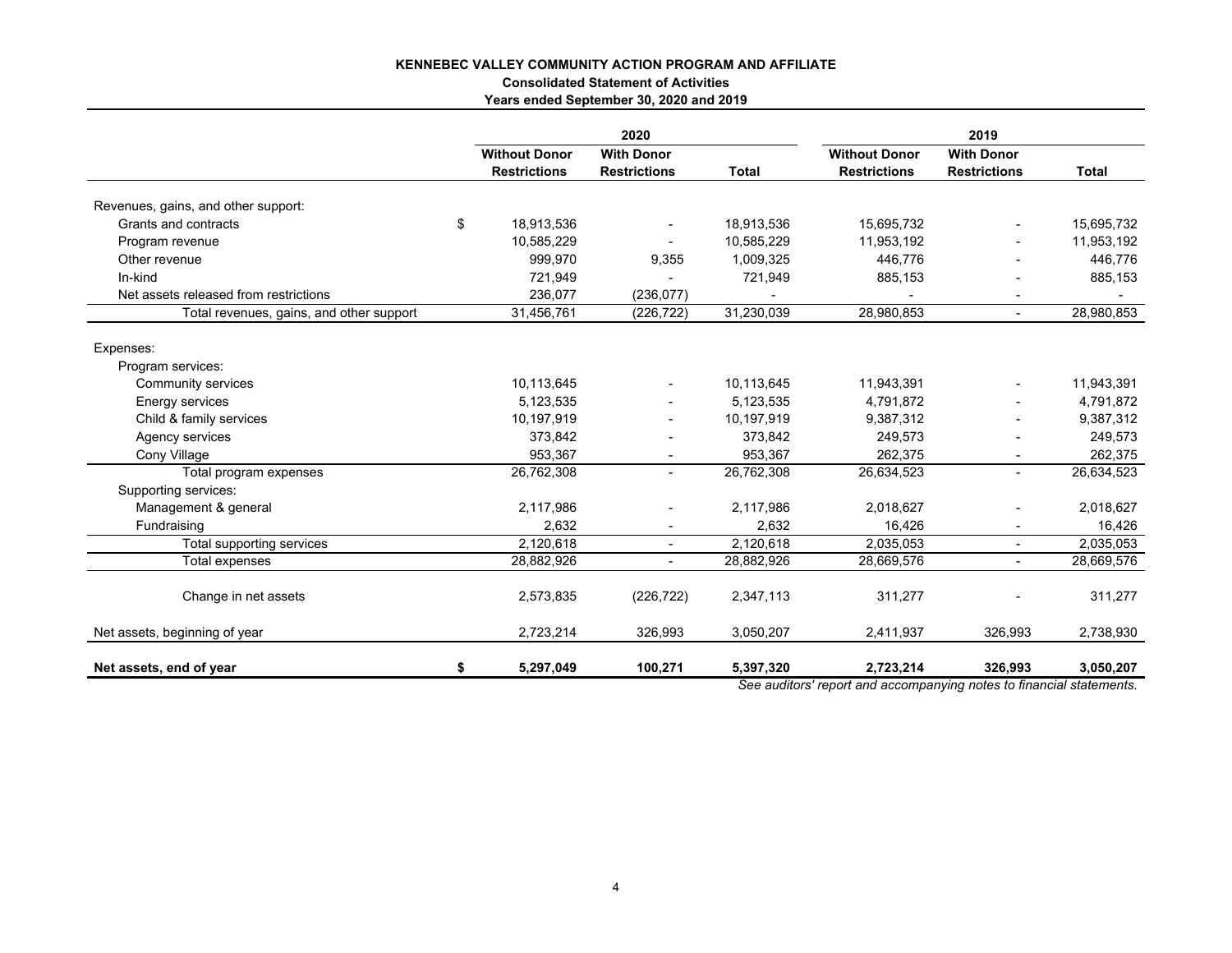#### **KENNEBEC VALLEY COMMUNITY ACTION PROGRAM AND AFFILIATE Consolidated Statement of Functional Expenses Year ended September 30, 2020**

|                                           |                | <b>Program Services</b> |                                         |                            |                          |                          |                         | <b>Supporting Services</b> |                                                                      |                        |              |
|-------------------------------------------|----------------|-------------------------|-----------------------------------------|----------------------------|--------------------------|--------------------------|-------------------------|----------------------------|----------------------------------------------------------------------|------------------------|--------------|
|                                           |                |                         |                                         |                            |                          |                          |                         | Management                 |                                                                      | <b>Total</b>           |              |
|                                           |                | Community<br>services   | <b>Energy &amp; Housing</b><br>services | Child & Family<br>services | Agency<br>services       | Cony<br>Village, LLC     | <b>Total</b><br>program | and<br>general             | <b>Fundraising</b>                                                   | supporting<br>services | <b>Total</b> |
| Personnel                                 | $\mathfrak{L}$ | 2,970,979               | 1,085,768                               | 5,384,839                  | 85,411                   | $\overline{\phantom{a}}$ | 9,526,997               | 1,251,214                  | 1.066                                                                | 1,252,280              | 10,779,277   |
| Payroll taxes and employee benefits       |                | 894.344                 | 334.734                                 | 1,732,430                  | 32,312                   | ٠                        | 2,993,820               | 295,571                    | 226                                                                  | 295,797                | 3,289,617    |
| Staff development                         |                | 4,879                   | 7.059                                   | 65,280                     | 210                      | $\overline{\phantom{a}}$ | 77.428                  | 10,036                     |                                                                      | 10.036                 | 87,464       |
| Travel                                    |                | 25,358                  | 17.496                                  | 98,005                     | 251                      | $\overline{\phantom{a}}$ | 141.110                 | 9,397                      | 11                                                                   | 9,408                  | 150,518      |
| Direct client assistance - common carrier |                | 1,764,498               | 4                                       | $\overline{\phantom{a}}$   | $\sim$                   | $\overline{\phantom{a}}$ | 1,764,502               |                            | $\sim$                                                               | $\sim$                 | 1,764,502    |
| Direct client assistance - other          |                | 2,872,917               | 3,020,829                               | 6,409                      | 22,348                   | ٠                        | 5,922,503               | $\sim$                     | 43                                                                   | 43                     | 5,922,546    |
| Office costs                              |                | 25,027                  | 29.476                                  | 36.785                     | 1.707                    | ٠                        | 92,995                  | 76.031                     | $\overline{\phantom{a}}$                                             | 76.031                 | 169,026      |
| Insurance                                 |                | 500                     | 3.924                                   | 13,256                     | 1,539                    | 4,214                    | 23,433                  | 48,532                     |                                                                      | 48.532                 | 71,965       |
| Telecommunications                        |                | 152.411                 | 33,231                                  | 59,608                     | 119                      | $\overline{a}$           | 245,369                 | 18,429                     |                                                                      | 18.429                 | 263,798      |
| Space and occupancy                       |                | 133,922                 | 132,487                                 | 129.195                    | 16,389                   | 1,943                    | 413,936                 | 51                         |                                                                      | 51                     | 413,987      |
| Space and occupancy - in-kind             |                |                         | $\sim$                                  | 709,723                    | $\overline{\phantom{a}}$ | ٠                        | 709,723                 |                            | $\overline{\phantom{a}}$                                             | $\sim$                 | 709,723      |
| Contract services                         |                | 139,599                 | 264,831                                 | 1.347.873                  | 6.776                    | 681,286                  | 2,440,365               | 280,633                    | 150                                                                  | 280,783                | 2,721,148    |
| Contract services - in-kind               |                |                         | ٠                                       | 6,536                      | $\sim$                   | $\overline{\phantom{a}}$ | 6,536                   |                            |                                                                      |                        | 6,536        |
| Vehicle                                   |                | 792,760                 | 21,249                                  | $\overline{\phantom{a}}$   |                          | $\overline{a}$           | 814,013                 |                            | $\overline{a}$                                                       | $\sim$                 | 814,013      |
| Housing property costs                    |                |                         | 234                                     |                            |                          | 239,305                  | 239,539                 | $\overline{a}$             | $\overline{a}$                                                       | ٠                      | 239,539      |
| Material & supplies                       |                | 44,691                  | 65,771                                  | 380.765                    | 123                      | $\overline{\phantom{a}}$ | 491.350                 | 34,532                     | 89                                                                   | 34,621                 | 525,971      |
| Material & supplies - in-kind             |                |                         | $\sim$                                  | 5,690                      |                          | ٠                        | 5,690                   |                            |                                                                      | $\sim$                 | 5,690        |
| Administration                            |                | 43,567                  | 16,196                                  | 78,259                     | 1,240                    | $\overline{a}$           | 139,262                 |                            | 15                                                                   | 15                     | 139,277      |
| Interest                                  |                | 20,994                  | 5.172                                   | 1.745                      | 10.823                   | 26,019                   | 64,753                  | 103                        |                                                                      | 103                    | 64,856       |
| Depreciation                              |                | 176,009                 | 54,261                                  | 25,875                     | 176,982                  | $\overline{\phantom{a}}$ | 433,127                 | 41,954                     | $\overline{a}$                                                       | 41,954                 | 475,081      |
| Provision for bad debts/loan losses       |                | 322                     | 800                                     |                            |                          | ٠                        | 1,122                   | $\blacksquare$             |                                                                      | ٠                      | 1,122        |
| Other                                     |                | 50,868                  | 30,013                                  | 115,646                    | 17,608                   | 600                      | 214,735                 | 51,503                     | 1,032                                                                | 52,535                 | 267,270      |
| <b>Total expenses</b>                     |                | 10,113,645              | 5,123,535                               | 10,197,919                 | 373,842                  | 953.367                  | 26,762,308              | 2.117.986                  | 2.632                                                                | 2.120.618              | 28.882.926   |
|                                           |                |                         |                                         |                            |                          |                          |                         |                            | See auditors' report and accompanying notes to financial statements. |                        |              |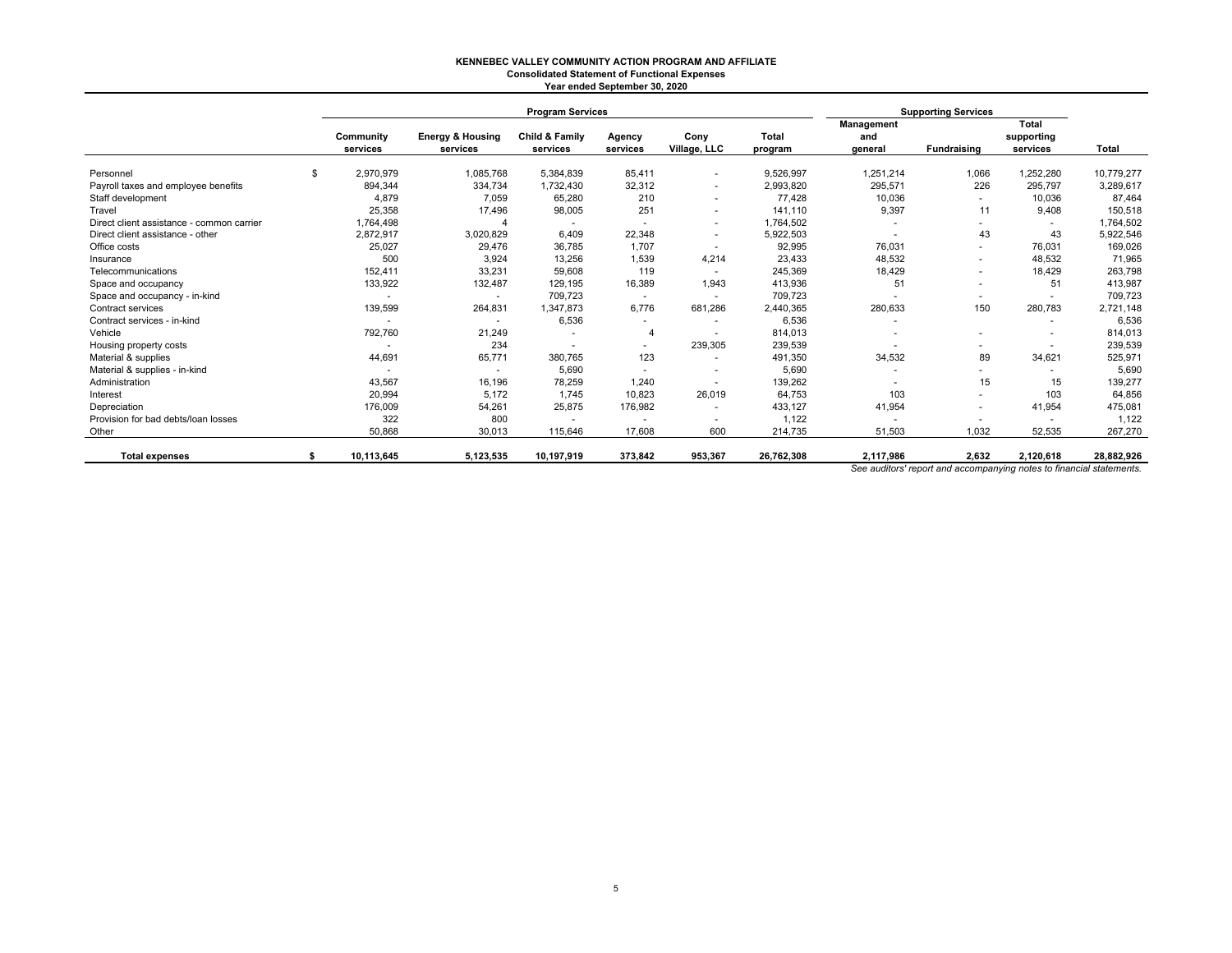#### **KENNEBEC VALLEY COMMUNITY ACTION PROGRAM AND AFFILIATE Consolidated Statement of Functional Expenses Year ended September 30, 2019**

|                                           | <b>Program Services</b> |                             |                           |          | <b>Supporting Services</b> |              |                   |                    |                            |            |
|-------------------------------------------|-------------------------|-----------------------------|---------------------------|----------|----------------------------|--------------|-------------------|--------------------|----------------------------|------------|
|                                           | Community               | <b>Energy &amp; Housing</b> | <b>Child &amp; Family</b> | Agency   | Cony                       | <b>Total</b> | Management<br>and |                    | <b>Total</b><br>supporting |            |
|                                           | services                | services                    | services                  | services | Village, LLC               | program      | general           | <b>Fundraising</b> | services                   | Total      |
| Personnel                                 | \$<br>2.851.937         | 1.080.138                   | 4.714.730                 | 4.806    | $\sim$                     | 8.651.611    | 1,085,964         | 2.685              | 1,088,649                  | 9,740,260  |
| Payroll taxes and employee benefits       | 859,797                 | 355,422                     | 1,535,964                 | 3,075    | $\sim$                     | 2,754,258    | 264,638           | 975                | 265,613                    | 3,019,871  |
| Staff development                         | 10.183                  | 23,151                      | 108,435                   | 182      |                            | 141,951      | 31,259            | $\overline{a}$     | 31,259                     | 173,210    |
| Travel                                    | 56,101                  | 39,378                      | 168,577                   | 25       |                            | 264,081      | 35,439            |                    | 35,439                     | 299,520    |
| Direct client assistance - common carrier | 2,521,135               |                             |                           |          | $\overline{a}$             | 2,521,135    |                   | $\overline{a}$     | $\overline{\phantom{a}}$   | 2,521,135  |
| Direct client assistance - other          | 4.022.946               | 2,485,643                   | 10.682                    |          | $\sim$                     | 6,519,271    | $\overline{a}$    | $\overline{a}$     | ٠                          | 6,519,271  |
| Office costs                              | 15,207                  | 10,425                      | 102,509                   | 7,839    | 601                        | 136,581      | 86,464            | $\overline{a}$     | 86,464                     | 223,045    |
| Insurance                                 | 500                     | 5,278                       | 11,816                    | 4,087    | 1,089                      | 22,770       | 47,219            | ٠                  | 47,219                     | 69,989     |
| Telecommunications                        | 135,221                 | 29,418                      | 63.162                    | 76       | $\sim$                     | 227,877      | 16,838            | $\overline{a}$     | 16,838                     | 244,715    |
| Space and occupancy                       | 168,663                 | 170,904                     | 156.588                   | 14.077   | 194                        | 510,426      | 422               | $\overline{a}$     | 422                        | 510,848    |
| Space and occupancy - in-kind             |                         | ٠                           | 817.783                   | $\sim$   |                            | 817.783      |                   | $\overline{a}$     | ٠                          | 817,783    |
| Contract services                         | 201,395                 | 315,104                     | 1,125,814                 | 3,192    | 157,287                    | 1,802,792    | 329,076           | 1,764              | 330,840                    | 2,133,632  |
| Contract services - in-kind               |                         |                             | 59,088                    | $\sim$   |                            | 59,088       | $\overline{a}$    | $\overline{a}$     | $\sim$                     | 59,088     |
| Vehicle                                   | 878,134                 | 18,661                      | $\overline{a}$            |          |                            | 896,795      | 211               |                    | 211                        | 897,006    |
| Housing property costs                    |                         | 82,415                      | $\overline{\phantom{a}}$  | 15       | 75,632                     | 158,062      | $\overline{a}$    | ٠                  |                            | 158,062    |
| Material & supplies                       | 39,751                  | 55,252                      | 328,142                   | 2,944    | $\sim$                     | 426,089      | 36,669            | 1.431              | 38,100                     | 464,189    |
| Material & supplies - in-kind             |                         | ٠                           | 8,282                     | $\sim$   | $\overline{\phantom{a}}$   | 8.282        | ٠                 | ٠                  |                            | 8,282      |
| Administration                            | 15,280                  | 5,961                       | 24,866                    | 25       |                            | 46,132       |                   | 14                 | 14                         | 46,146     |
| Interest                                  | 23,095                  | 15,727                      | 2,502                     | 1.261    | 27,572                     | 70,157       | 280               | $\overline{a}$     | 280                        | 70,437     |
| Depreciation                              | 101,120                 | 49,734                      | 22,198                    | 165.492  | $\overline{a}$             | 338,544      | 37,286            | $\blacksquare$     | 37,286                     | 375,830    |
| Provision for bad debts/loan losses       | 1,245                   | 100                         | 1.970                     | 37,680   | $\overline{a}$             | 40,995       | ٠                 | 1.218              | 1,218                      | 42,213     |
| Other                                     | 41,681                  | 49,161                      | 124,204                   | 4,797    | $\sim$                     | 219,843      | 46,862            | 8,339              | 55,201                     | 275,044    |
| <b>Total expenses</b>                     | 11,943,391              | 4,791,872                   | 9,387,312                 | 249,573  | 262,375                    | 26,634,523   | 2,018,627         | 16,426             | 2.035.053                  | 28.669.576 |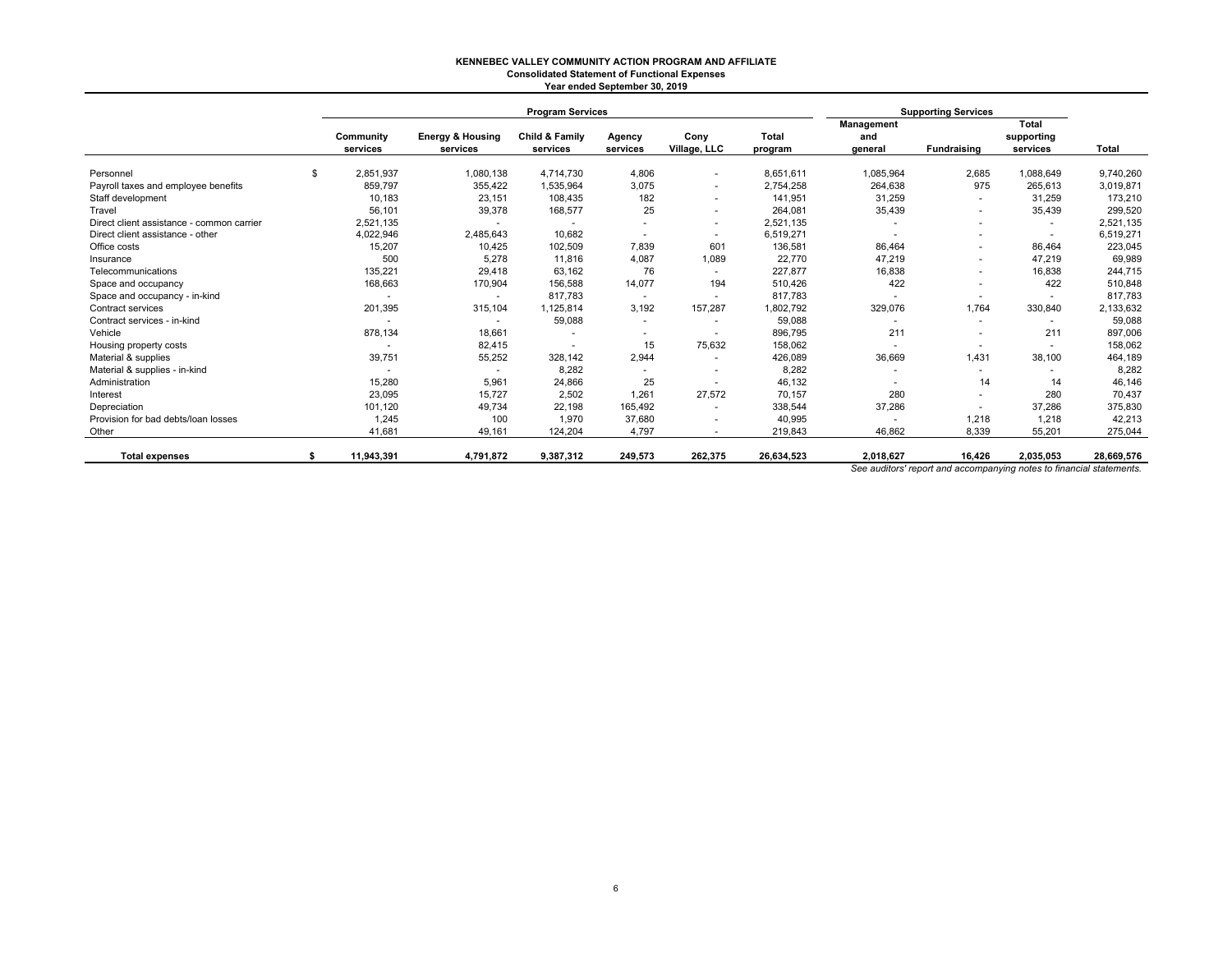#### **KENNEBEC VALLEY COMMUNITY ACTION PROGRAM AND AFFILIATE**

#### **Consolidated Statement of Cash Flows**

**Years ended September 30, 2020 and 2019**

|                                                                 | 2020            | 2019       |
|-----------------------------------------------------------------|-----------------|------------|
| Cash flows from operating activities:                           |                 |            |
| Change in net assets                                            | \$<br>2,347,113 | 311,277    |
| Adjustments to reconcile change in net assets to                |                 |            |
| net cash provided by (used in) operating activities:            |                 |            |
| Depreciation                                                    | 475,081         | 375,830    |
| Gain on investment                                              | (4,736)         | (1,536)    |
| Gain on disposal, net                                           | 49,357          |            |
| <b>Granted vehicles</b>                                         | (355, 362)      |            |
| Forgiveness of debt                                             | (30,000)        |            |
| (Increase) decrease in:                                         |                 |            |
| Accounts and grants receivable                                  | 1,076,403       | 24,019     |
| Loans receivable                                                | 1,721           | 21,401     |
| Prepaid expenses                                                | (106, 687)      | (22, 576)  |
| Work in progress                                                | 394,458         | (255, 766) |
| Increase (decrease) in:                                         |                 |            |
| Accounts payable                                                | (203, 187)      | 89,131     |
| Accrued expenses                                                | 308,136         | 170,783    |
| Reserves                                                        | (67, 310)       | 69,387     |
| Deferred revenue                                                | 1,156,564       | (452, 676) |
| Net cash provided by operating activities                       | 5,041,551       | 329,274    |
| Cash flows from investing activities:                           |                 |            |
| Proceeds on sale of fixed asset                                 | 2,911           | 590        |
| Purchase of property and equipment                              | (874, 038)      | (525, 663) |
| Net cash used in investing activities                           | (871, 127)      | (525, 073) |
|                                                                 |                 |            |
| Cash flows from financing activities:                           |                 |            |
| Proceeds from/payments on line of credit, net                   | (130,000)       | 19,600     |
| Proceeds from/payments on obligations under capital leases, net |                 | (13)       |
| Proceeds from/payments on long-term debt, net                   | (259, 944)      | (94, 122)  |
| Net cash used in financing activities                           | (389, 944)      | (74, 535)  |
| Increase (decrease) in cash and cash equivalents                | 3,780,480       | (270, 334) |
| Cash and cash equivalents, beginning of year                    | 1,367,123       | 1,637,457  |
| Cash and cash equivalents, end of year                          | \$<br>5,147,603 | 1,367,123  |
| Supplemental cash flow disclosures:                             |                 |            |
| Cash paid during the year for interest                          |                 | 70,437     |
| Cash paid during the year for taxes                             | \$<br>64,856    |            |
|                                                                 |                 |            |
| Non-cash investing activities:                                  |                 |            |
| Granted vehicles                                                | 355,362         |            |
| Non-cash financing activities:                                  |                 |            |
| Forgiveness of debt                                             | \$<br>30,000    |            |

*See auditors' report and accompanying notes to financial statements.*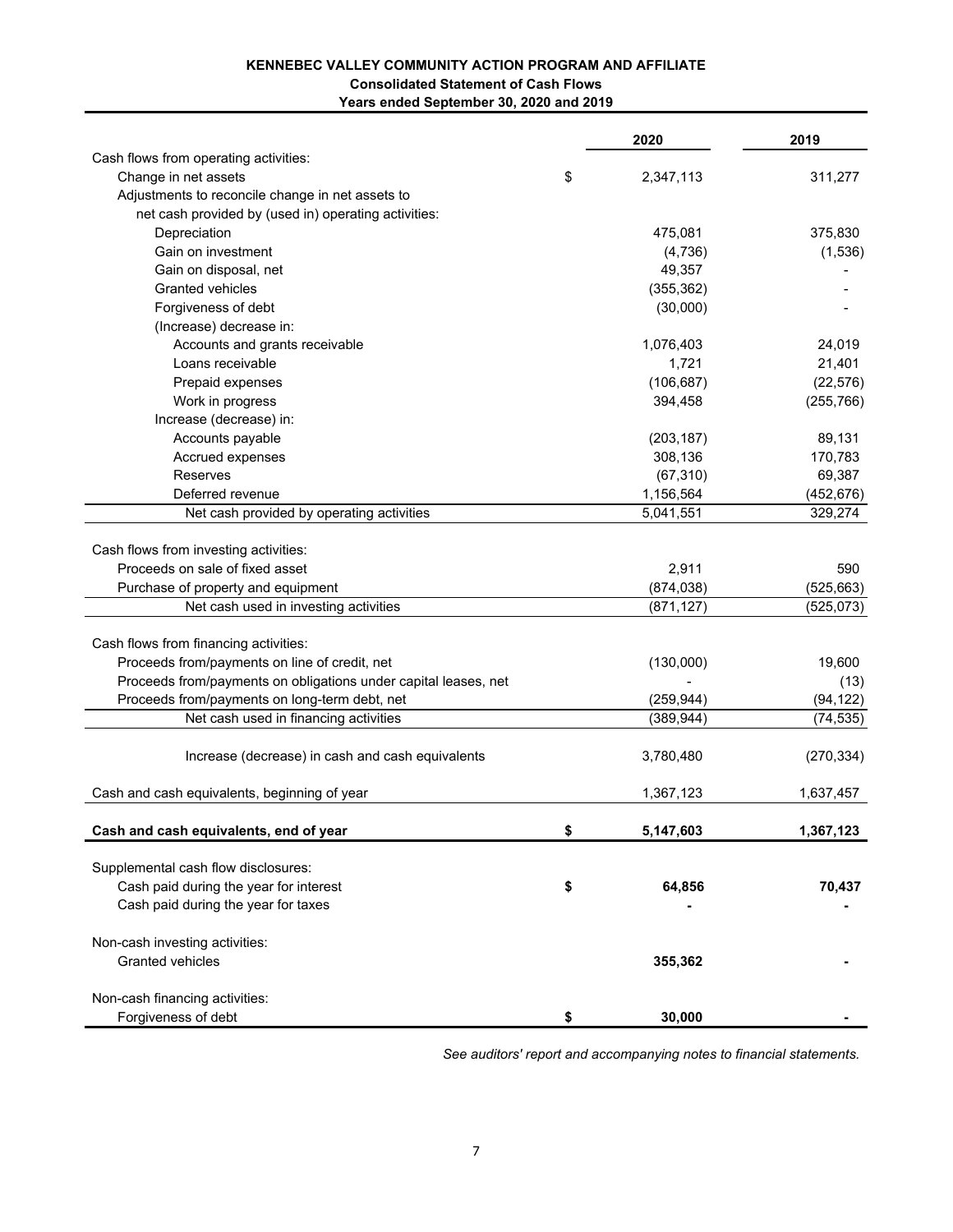# **NOTE 1 - SUMMARY OF SIGNIFICANT ACCOUNTING POLICIES**

**Nature of Activities -** Kennebec Valley Community Action Program (KVCAP) is a nonprofit agency organized to provide a focal point for anti-poverty and other social service efforts throughout the communities of the Kennebec Valley area. The accounting practices of the Organization are designed primarily to demonstrate stewardship of the funds entrusted to it, compliance with prescribed grant conditions and other special requirements, including the furnishing of certain amounts of cash or noncash contributions to programs from nonfederal sources.

Cony Village, LLC, KVCAP's affiliate, is a nonprofit organization dedicated to affordable housing development built to green standards.

**Principles of Consolidation -** The accompanying consolidated financial statements include the accounts of KVCAP and its affiliated supporting organization, Cony Village, LLC. All significant interorganizational transactions and balances have been eliminated in consolidation.

**Basis of Accounting** - The consolidated financial statements have been prepared on the accrual basis of accounting and accordingly reflect all significant receivables, payables, and other liabilities.

**Basis of Presentation** - The Organization is required to report information regarding its financial position and activities according to two classes of net assets as follows:

Net assets without donor restrictions - Net assets that are not subject to donor-imposed stipulations.

 Net assets with donor restrictions - Net assets subject to donor-imposed stipulations that may or will be met either by actions of the Organization and/or the passage of time, or must be maintained permanently by the Organization. Net assets with donor restrictions totaled \$100,271 and \$326,993 of at September 30, 2020 and 2019, respectively.

**Functional Expenses** - The costs of providing programs and other activities have been summarized on a functional basis in the statements of functional expenses. Such allocations are determined by management on an equitable basis. Accordingly, certain costs have been allocated amongst: Community Services, Energy & Housing Services, Child & Family Services, Agency Services, Cony Village, and the administrative and fundraising functions that support the aforementioned Programs.

The expenses that are allocated include the following:

| Expense                            | <b>Method of Allocation</b> |
|------------------------------------|-----------------------------|
| Personnel                          | Time and effort             |
| Travel                             | Time and effort             |
| <b>Direct Client Assistance</b>    | Cost/use                    |
| Legal & Accounting                 | Cost/use                    |
| <b>Contract Services</b>           | Cost/use                    |
| <b>Office Costs &amp; Supplies</b> | Cost/use                    |
| Space and Occupancy                | Cost/use/square footage     |
| Depreciation                       | Cost/use/square footage     |
| Insurance                          | Cost/use/square footage     |
| Other                              | Time and effort             |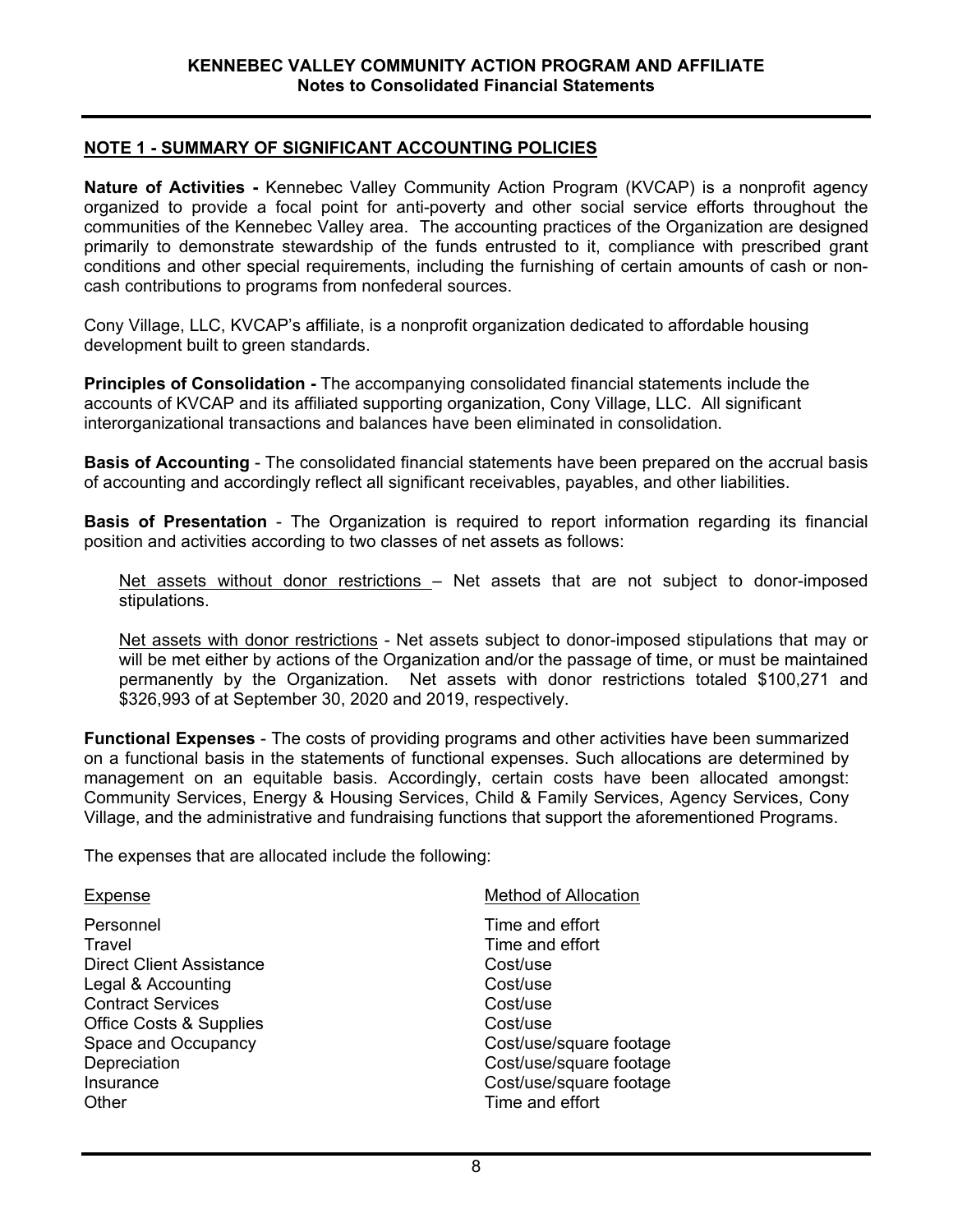# **NOTE 1 - SUMMARY OF SIGNIFICANT ACCOUNTING POLICIES, CONTINUED**

**Income Tax Status** - The Organization is exempt from federal income tax under Section 501(c) (3) of the Internal Revenue Code. In addition, the Organization qualifies for the charitable contribution deduction under Section 170(b) (1) (a) and has been classified as an organization that is not a private foundation under Section 509(a) (1). The Organization believes it has no uncertain tax positions with the Internal Revenue Service that require disclosure in the consolidated financial statements.

The Organization's federal Return of Organization Exempt from Income Tax (Form 990) for 2019, 2018, and 2017 are subject to examination by the IRS, generally for three years after they were filed.

**Cash and Cash Equivalents** - For purposes of the statements of cash flows, the Organization considers all checking and escrow accounts, and short-term debt securities purchased with a maturity of three months or less, to be cash equivalents.

**Investments** - The Organization carries investments in marketable securities with readily determinable fair values at their fair values in the consolidated statements of financial position. Unrealized gains and losses are included in the change in net assets in the accompanying statements of activities. The Organization also has an investment in Cony Village, LLC, a housing project in Augusta, Maine, which is accounted for under the consolidation method of accounting in its consolidated financial statements. It also has an investment in KVCAP Real Estate Development, Inc., a for-profit entity which began in 2012.

**Accounts and Grants Receivable** - Accounts and grants receivable consists primarily of revenue from various government grants and contracts. No allowance for uncollectible accounts has been established as all accounts receivable are believed to be fully collectible.

**Work in Process** – Work in process consists of expenditures on agency projects which have not been completed during the fiscal year. These will be either capitalized (building renovations) or sold (affordable housing development projects) at completion.

**Property and Equipment** - Property and equipment acquisitions with a unit cost of \$5,000 or more are recorded in unrestricted net assets. Assets acquired with grant funds have been reported to funding sources as being acquired with specific award funds and charged as expenditures to the source. These assets are separately identified so as to preclude charging subsequent awards for depreciation on those items. Depreciation is recorded on these assets ratably over estimated useful lives, which range from 20-40 years for buildings, 5-40 years for building renovations, 5-10 years for equipment, and 5-15 years for vehicles. Depreciation expense for grant-funded assets is presented only within "Agency services" and is not allocated as an expense among grant-funded program activities. Depreciation expense on funded assets totaled \$170,515 and \$162,917 for the years September 30, 2020 and 2019, respectively.

Other assets have been purchased with unrestricted funds and are being utilized in the various program activities. These are referred to as "unfunded assets." These assets are being depreciated ratably over their estimated useful lives, which range from 40 years for buildings, 5-40 years for building renovations, 5-10 years for equipment, and 5-15 years for vehicles. The related expense is charged directly to the program utilizing the asset or to the appropriate shared cost pool, which in turn is allocated among programs. Depreciation expense for unfunded assets totaled \$304,566 and \$212,913 for the years ended September 30, 2020 and 2019, respectively.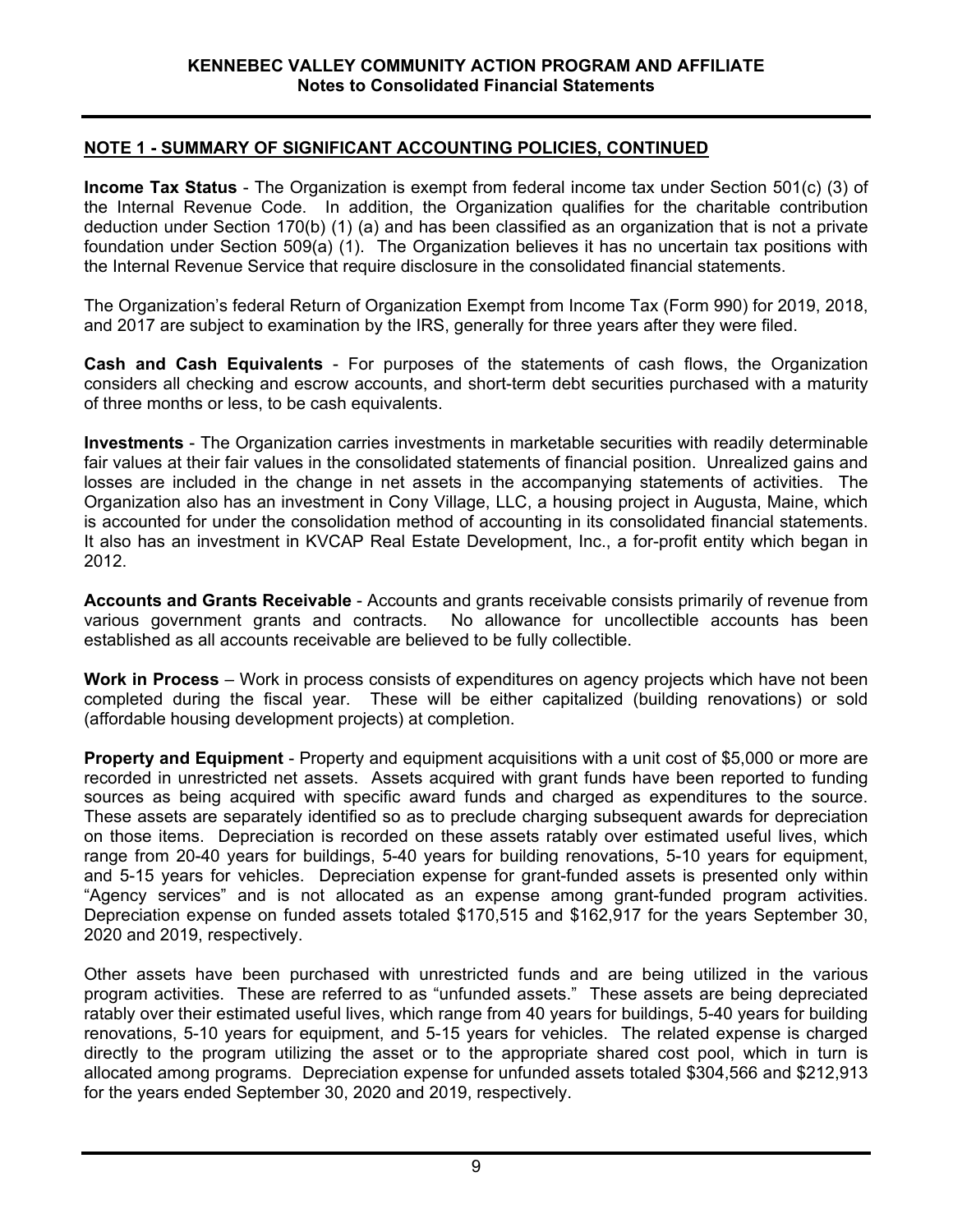# **NOTE 1 - SUMMARY OF SIGNIFICANT ACCOUNTING POLICIES, CONTINUED**

**Property and Equipment, Continued** - The cost of the Educare Central Maine owned facility, which is used by the Organization in connection with its Child and Family Services program, is not reflected in the statements of financial position because asset titles remain with the Educare Central Maine.

**Contributions** - Contributions received are recorded as with or without donor restrictions, depending on the existence and/or nature of any donor restrictions. Conditional contributions with rights of return are recognized as barriers to earning are overcome.

Contributions that are received without donor restrictions are reported as an increase in net assets without donor restrictions. All donor-restricted support is reported as an increase in net assets with donor restrictions. When a restriction expires (that is, when a stipulated time restriction ends or purpose restriction is accomplished) net assets with donor restrictions are classified to net assets without donor restriction. Contributions received with donor-imposed conditions and restrictions that are met in the same reporting period are reported as support without donor restrictions and increase net assets without donor restrictions.

NeighborWorks America provided no additional capital grants for the years ended September 30, 2020 and 2019 for capital projects. Any such amounts previously contributed are held with restriction, although proceeds on the capital projects, or interest earned, over and above the corpus may be transferred to net assets without donor restrictions for furthering the Organization's mission. However, should the Organization become defunct, all remaining interest earnings, capital projects proceeds, and the capital projects portfolios representing the use of these funds will revert to NeighborWorks America. In 2020, the Organization applied to NeighborWorks America to remove the restrictions on funds received in prior years. The application was approved and all funds have been removed from net assets with donor restriction to net assets without donor restriction.

**In-kind Contributions and Expenses** - Consulting services, space, and supplies used for program purposes are presented in the consolidated financial statements at estimated market value and recorded when received. In addition, many individuals volunteer their time and perform a variety of tasks that assist the Organization in its Child and Family Services programs. KVCAP received \$185,673 and \$407,965 worth of non-professional volunteer services during the years ended September 30, 2020 and 2019, respectively. These amounts are not recognized in the September 30, 2020 and 2019 consolidated financial statements because they do not meet the criteria for recognition.

**Deferred Revenue** - The Organization records unexpended grant awards that were received prior to yearend as deferred revenue until related services are performed, at which time they are recognized as revenue.

The Organization received a Paycheck Protection Program (PPP) loan/grant that it has chosen to treat as a conditional grant under Topic 958, as the terms allow the loan/grant to be forgiven if spent on qualifying expenses over a set period of time. Management has made the determination that this is the only significant barrier to earning the funds. Management has recognized these funds as they were spent on allowable expenditures. Management has recognized \$1,860,738 of PPP funds included in Grants and Contracts, with remainder of \$218,942 recorded in deferred revenue at September 30, 2020.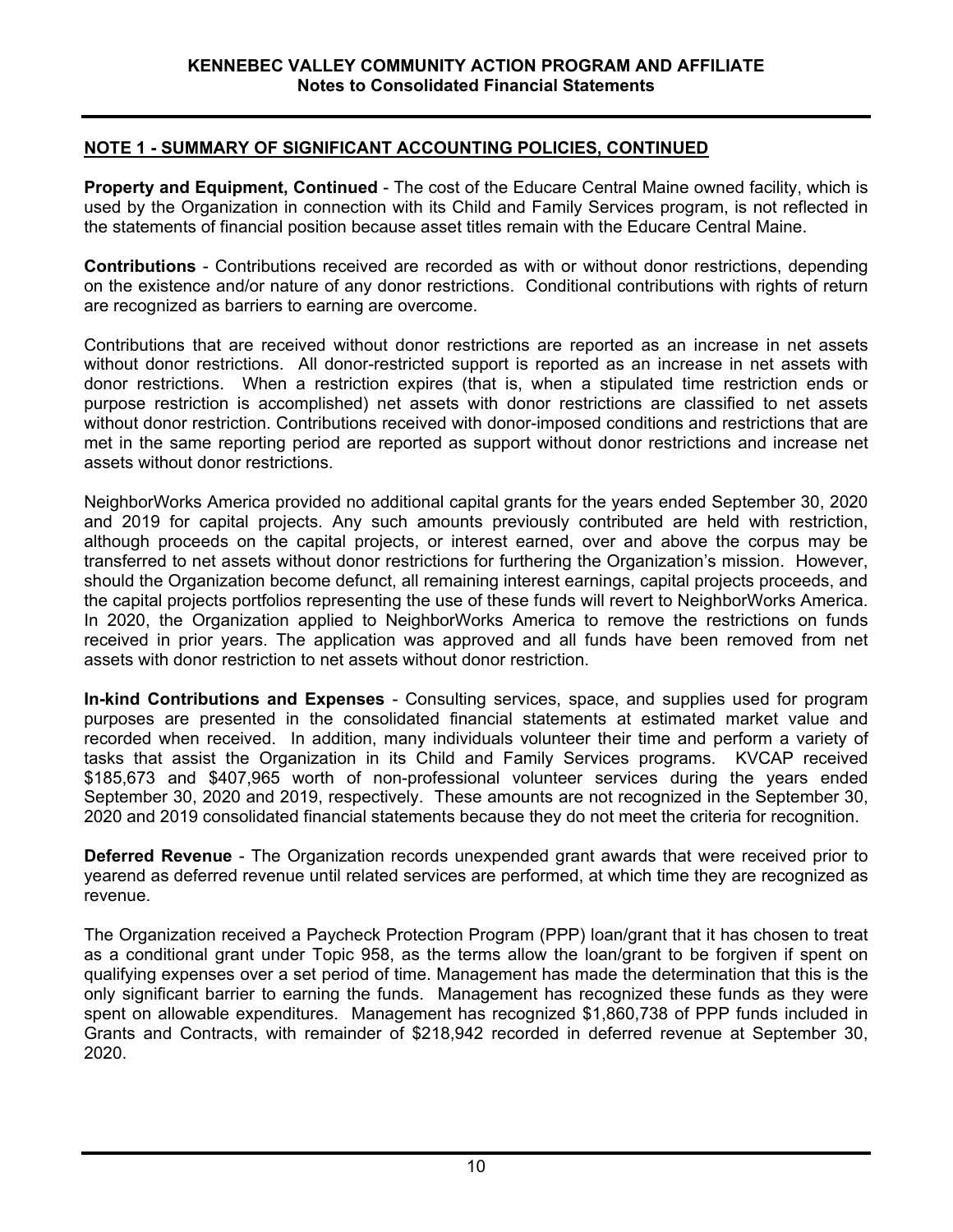# **NOTE 1 - SUMMARY OF SIGNIFICANT ACCOUNTING POLICIES, CONTINUED**

**Use of Estimates** - The preparation of consolidated financial statements in conformity with accounting principles generally accepted in the United States of America requires management to make estimates and assumptions that affect the reported amounts of assets and liabilities and disclosure of contingent assets and liabilities at the date of the consolidated financial statements and the reported amounts of revenues and expenses during the reporting period. Actual results could differ from those estimates.

# **Recently Adopted Accounting Pronouncements**

# *Not-for-Profit Entities*

In June 2018, the FASB issued ASU No. 2018-08, *Not-for-Profit Entities (Topic 958) – Clarifying the Scope and the Accounting Guidance for Contributions Received and Contributions Made*. ASU No. 2018-08 improves the current guidance on determining whether transactions are contributions or exchange transactions. ASU No. 2018-08 also required determining if a contribution is conditional on the basis of whether an agreement includes a barrier that must be overcome and either a right of return of assets transferred or a right of release of a promisor's obligation to transfer assets. ASU No. 2018- 08 is effective for resource recipients for annual reporting periods beginning after December 15, 2018. The Organization adopted the changes in ASU 2018-08 for the year-end September 30, 2020 and applied the changes on a modified prospective basis. There were no significant changes in any financial statement line items as a result of adopting ASU 2018-08.

# **Recent Accounting Pronouncements**

# *Revenue Recognition*

In May 2014, the Financial Accounting Standards Board (FASB) issued Accounting Standards Update (ASU) 2014-09, *Revenue from Contracts with Customers*, to clarify the principles for recognizing revenue and to develop a common revenue standard for U.S. GAAP and International Financial Reporting Standard (IFRS). The core principle of the guidance requires entities to recognize revenue to depict the transfer of promised goods or services to customers in an amount that reflects the consideration to which the entity expects to be entitled in exchange for those goods or services. The guidance is effective for all nonpublic entities' annual periods beginning after December 15, 2019. Management is currently evaluating the impact of adoption on its consolidated financial statements

# *Leases*

In February 2016, the FASB issued ASU 2016-02, *Leases*. This new standard will provide users of the financial statements a more accurate picture of the assets and the long-term financial obligations of companies that lease. The standard is for a dual-model approach; a lessee will account for most existing capital leases as Type A leases, and most existing operating leases as Type B leases. Both will be reported on the statement of financial position of the company for leases with a term exceeding 12 months. Lessors will see some changes, too, largely made to align with the revised lease model. For nonpublic companies, the new leasing standard will apply for fiscal years beginning after December 15, 2021. The standard requires retroactive application to previously issued financial statements for 2020 and 2019, if presented. Management is currently evaluating the impact of adoption on its consolidated financial statements.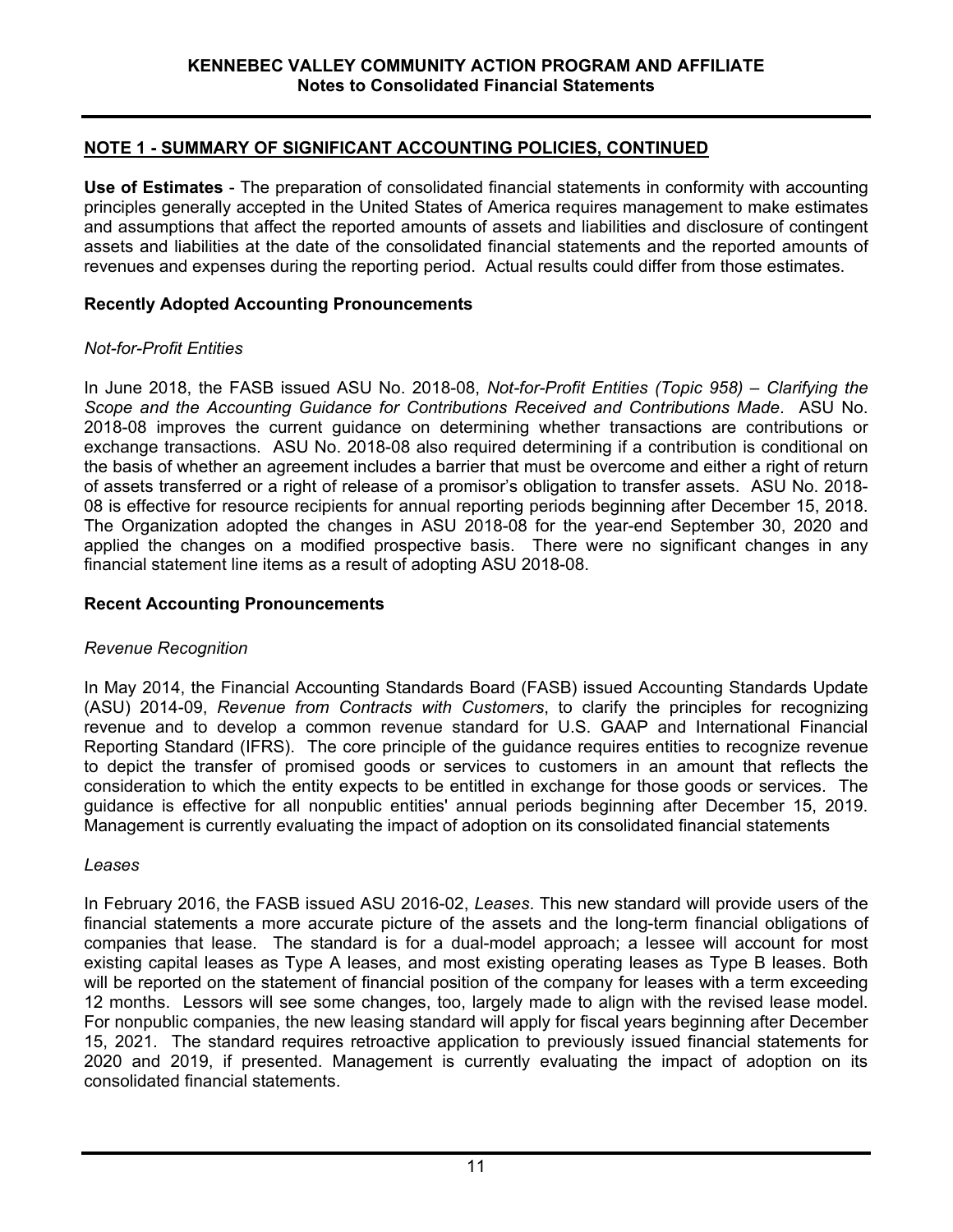# **NOTE 2 - DESCRIPTION OF PROGRAMS**

**Community Services –** This department is comprised of two divisions. The Social Services division offers programming to first-time parents, provides support services to pregnant and parenting teens, and participates in a program to prevent child abuse and neglect. The Transportation division has two components: operating public transit services in the Augusta, Waterville, and Skowhegan areas, and providing door-to-door transportation services through a network of volunteers for medical and social service appointments.

**Energy & Housing Services -** The Energy & Housing Services department provides home weatherization and other energy saving services in Kennebec, Somerset, Lincoln, and Sagadahoc Counties; as well as providing home energy and telephone assistance services, and operating home repair/loan programs. The department also provides a comprehensive home buyer education course, individual pre- and post-purchase counseling services, foreclosure prevention counseling, credit counseling, and develops homeownership opportunities through new construction and purchase/rehab activities. Community Initiatives, which includes the operation of employment education and resource navigator programs and maintaining a walk-in teen center, was combined with Energy & Housing Services in fiscal year 2018 as part of their Community Building and Engagement work.

**Child & Family Services -** The Child & Family Services department operates Head Start and Early Head Start programs throughout northern Kennebec and all of Somerset Counties, provides highquality childcare services to families with children ages 6 weeks to 5 years old, and offers comprehensive Head Start and child care services. All services are provided through partnerships with area school districts, home care providers, other non-profits, and Educare Central Maine in order to reach the most children in the Organization's service area.

**Agency Services -** The Agency Services department offers programs designed to increase the operations and efficiency of the Organization in regards to providing all other program services.

**Cony Village, LLC -** Cony Village, LLC offers efficient, low-maintenance home ownership opportunities for low and mixed-income families in the capital area.

### **NOTE 3 - CONCENTRATIONS OF CREDIT RISK ARISING FROM CASH DEPOSITS IN EXCESS OF INSURED LIMITS**

The Organization maintains their cash balances consisting of checking accounts and savings accounts in financial institutions located in Maine. The Federal Deposit Insurance Corporation insures balances up to \$250,000 for all accounts. In addition, one bank has entered into an agreement with the Organization, which provides a collateralized perfected interest in certain securities held by the bank for the checking account balances. As of September 30, 2020 and 2019, the Organization's cash balances were either insured by federal depository agencies or within the bank's collateralized agreement.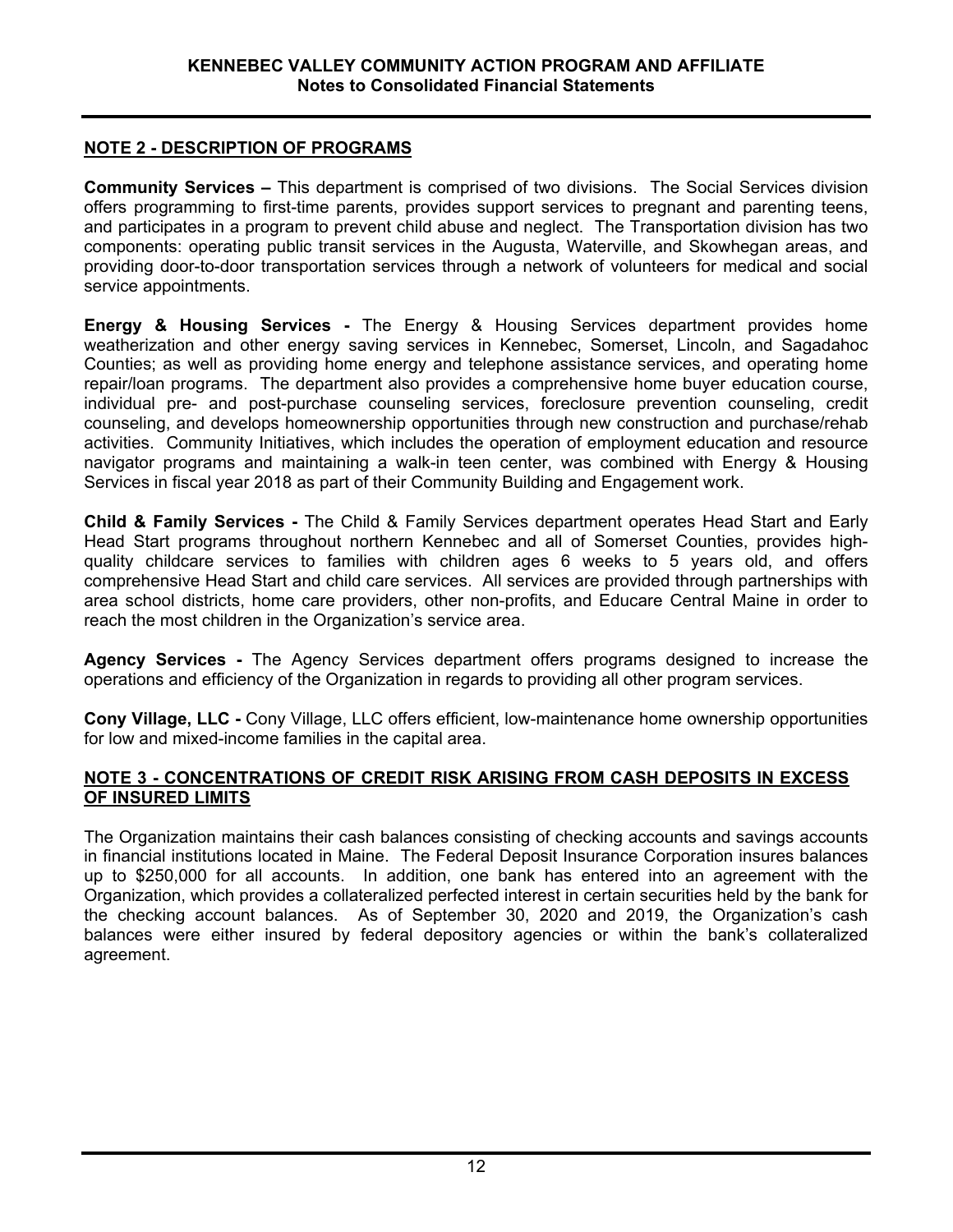## **NOTE 4 - INVESTMENTS**

Marketable investments are stated at fair value and consist of the following:

|             | 2020         | 2019   |
|-------------|--------------|--------|
| <b>ETFs</b> | \$<br>43,520 | 38,784 |

Investment return for KVCAP on the above ETFs are summarized as follows:

|                  | 2020  | 2019  |
|------------------|-------|-------|
| Unrealized gains | 7,605 | 3,257 |

The investment in KVCAP Real Estate Development, Inc. (KREDI), which KVCAP has a 100% interest, totaled \$1,000 at September 30, 2020 and 2019.

On January 17, 2021, KREDI entered into an agreement with HIF Asset Projector, LLC to form Hartland Senior Housing GP, LLC. KREDI has a 79% ownership in Hartland Senior Housing GP, LLC. On the same day, Hartland Senior Housing GP, LLC entered into an agreement with Housing New England Fund II Limited Partnership relating to Hartland Senior Housing Associates Limited Partnership. Hartland Senior Housing GP, LLC has a .01% ownership in Hartland Senior Housing Associates Limited Partnership. Hartland Senior Housing Associates Limited Partnership was formed to acquire, rehabilitate, develop, improve, maintain, operate, mortgage, sell, lease or otherwise deal with a property located in Hartland, Maine. In connection with the development of the property, on January 21, 2021, KVCAP provided \$1,000,000 and \$650,000 in loans to Hartland Senior Housing Associates Limited Partnership. The loans consist of proceeds of a Community Development Block Grant from the Town of Hartland, Maine to KVCAP and an award to KVCAP under the Federal Home Loan Bank of Boston's Affordable Housing Program, respectively. In addition, as of that date, KVCAP is serving as guarantor on \$3,800,000 in loans and has guaranteed other commitments relating to general partner obligations under the partnership agreement of Hartland Senior Housing Associates Limited Partnership. As of the date of this report, it is not possible to determine liabilities, if any, that may arise from these guarantees.

#### **NOTE 5 - LOANS RECEIVABLE**

KVCAP receives funds under housing programs where funds are loaned to qualified low-income individuals. Repayments of loans are returned to the revolving fund to allow for additional loans. The loans receivable totaled \$7,475 and \$9,196 at September 30, 2020 and 2019, respectively. No allowance is considered necessary as management feels all amounts will be collected.

KVCAP also receives grant funds from the Maine State Housing Authority, Federal Home Loan Bank, and other funding sources to lend to qualified low-income individuals. These loans are not required to be repaid unless certain provisions of the agreements are not met or followed over a pre-determined amount of time. The time constraints range from 5-20 years depending on the note and the funding source. The amount of these loans receivable totaled \$364,916, less a \$273,619 reserve for uncollectible loans at September 30, 2020 and 2019.

KVCAP's affiliate holds a forgivable promissory note for affordable housing from another non-profit organization. This note is forgivable after a term of 30 years. The loan receivable totaled \$30,000 at September 30, 2020 and 2019.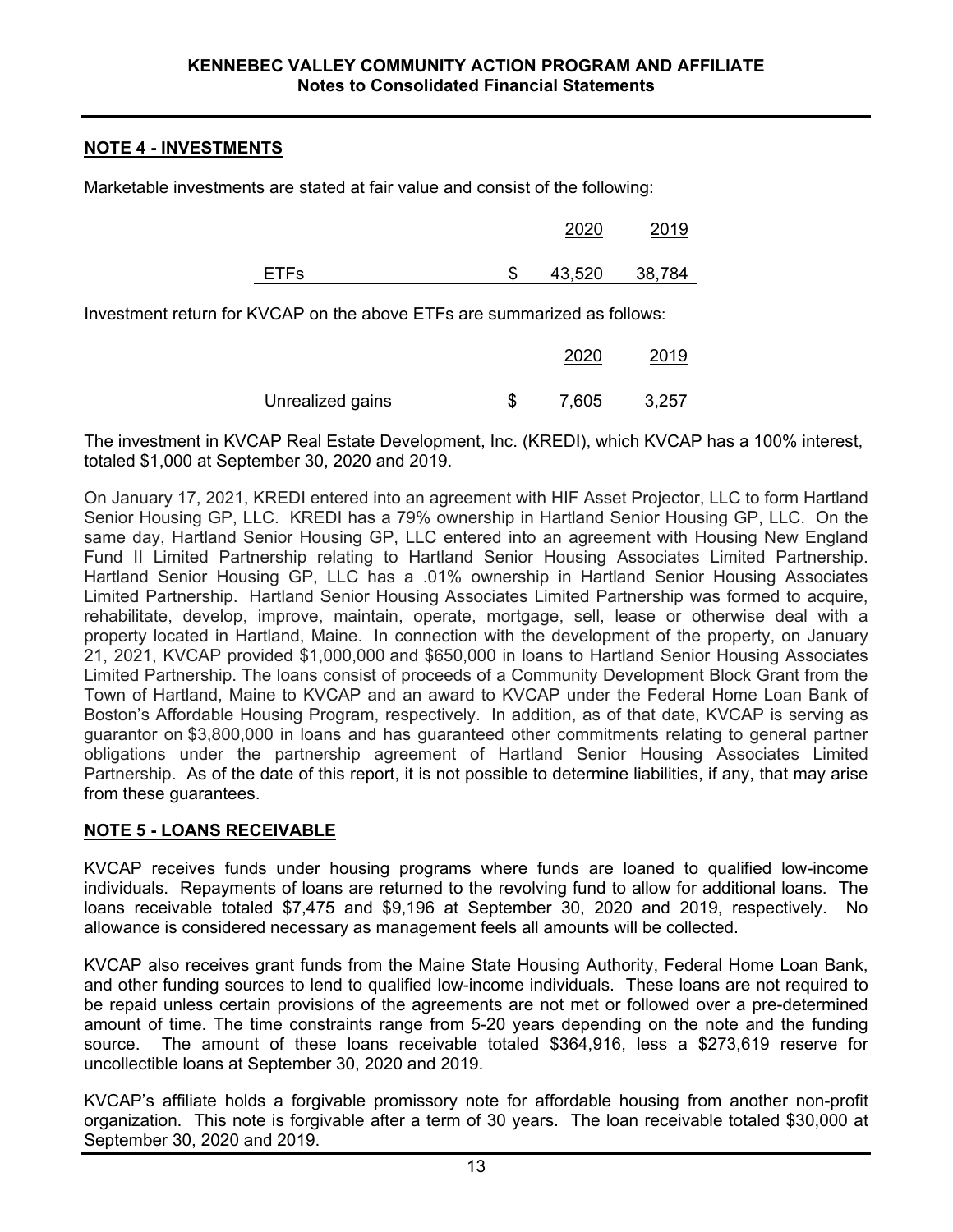## **NOTE 6 - LINES OF CREDIT**

At September 30, 2020 and 2019, the Organization had the following lines of credit available for use:

A working capital line of credit agreement with a bank in the amount of \$500,000. Advances are payable on demand, including interest at the base borrowing rate, at the Highest Prime rate as quoted in the Wall Street Journal and are unsecured. The line of credit agreement expires March 1, 2021, and it can be renewed. There were no outstanding balances on this line of credit at September 30, 2020 and 2019.

A housing guidance line of credit with a bank in the amount of \$500,000. The guidance line permits advances to be used exclusively for the purchase of real estate of which the bank will hold the first mortgage. Advances to purchase real estate will not exceed 80% of the appraised value. The line of credit expires December 31, 2022, and it can be renewed. The outstanding balance on this line of credit at September 30, 2020 and 2019 was \$0 and \$130,000, respectively.

#### **NOTE 7 - LONG-TERM DEBT**

| At September 30, 2020 and 2019, long-term debt consisted of the following:                                                                                                                                                                                                                                                                                                                                                                                                                                                                                                                                                                | 2020         | <u>2019</u> |
|-------------------------------------------------------------------------------------------------------------------------------------------------------------------------------------------------------------------------------------------------------------------------------------------------------------------------------------------------------------------------------------------------------------------------------------------------------------------------------------------------------------------------------------------------------------------------------------------------------------------------------------------|--------------|-------------|
| \$300,000 note payable to Skowhegan Savings Bank, payable in monthly<br>installments of \$2,156 including interest at 7.25% through October 15, 2023,<br>secured by the Boulette Building in Skowhegan, Maine.                                                                                                                                                                                                                                                                                                                                                                                                                            | \$<br>49,487 | 88,208      |
| \$85,170 note payable to Kennebec Savings Bank, payable in monthly<br>installments of \$1,568 including interest at a fixed rate of 3.99% through<br>November 9, 2020, with a final balloon payment due on the maturity date equal<br>to unpaid principal and accrued and unpaid interest, secured by agency<br>vehicles.                                                                                                                                                                                                                                                                                                                 | 21,417       | 38,995      |
| \$94,210 note payable to Kennebec Savings Bank, payable in monthly<br>installments of \$1,735 including interest at a fixed rate of 3.99% through<br>November 21, 2020, with a final balloon payment due on the maturity date<br>equal to unpaid principal and accrued and unpaid interest, secured by agency<br>vehicles                                                                                                                                                                                                                                                                                                                 | 23,690       | 43,133      |
| \$80,000 note payable to Kennebec Savings Bank, payable in monthly<br>installments of \$1,835 including interest at a fixed rate of 6.00% through March<br>30, 2022, secured by agency vehicles                                                                                                                                                                                                                                                                                                                                                                                                                                           | 31,824       | 51,791      |
| \$300,000 note payable to Kennebec Savings Bank, payable in monthly<br>installments of interest only for the first 12 months at a fixed rate of 4.79%. On<br>October 6, 2018, the note was payable in monthly installments of \$3,151<br>including interest at a fixed rate of 4.79%. On October 6, 2023, the note will be<br>payable in monthly installments of \$3,167 including interest based on Wall<br>Street Journal Prime +.75% any may change annually through September 6,<br>2028. The note is secured by instrument on the property located at 101 Water<br>Street, Waterville, Maine and 97 Water Street, Waterville, Maine. | 250,892      | 276,000     |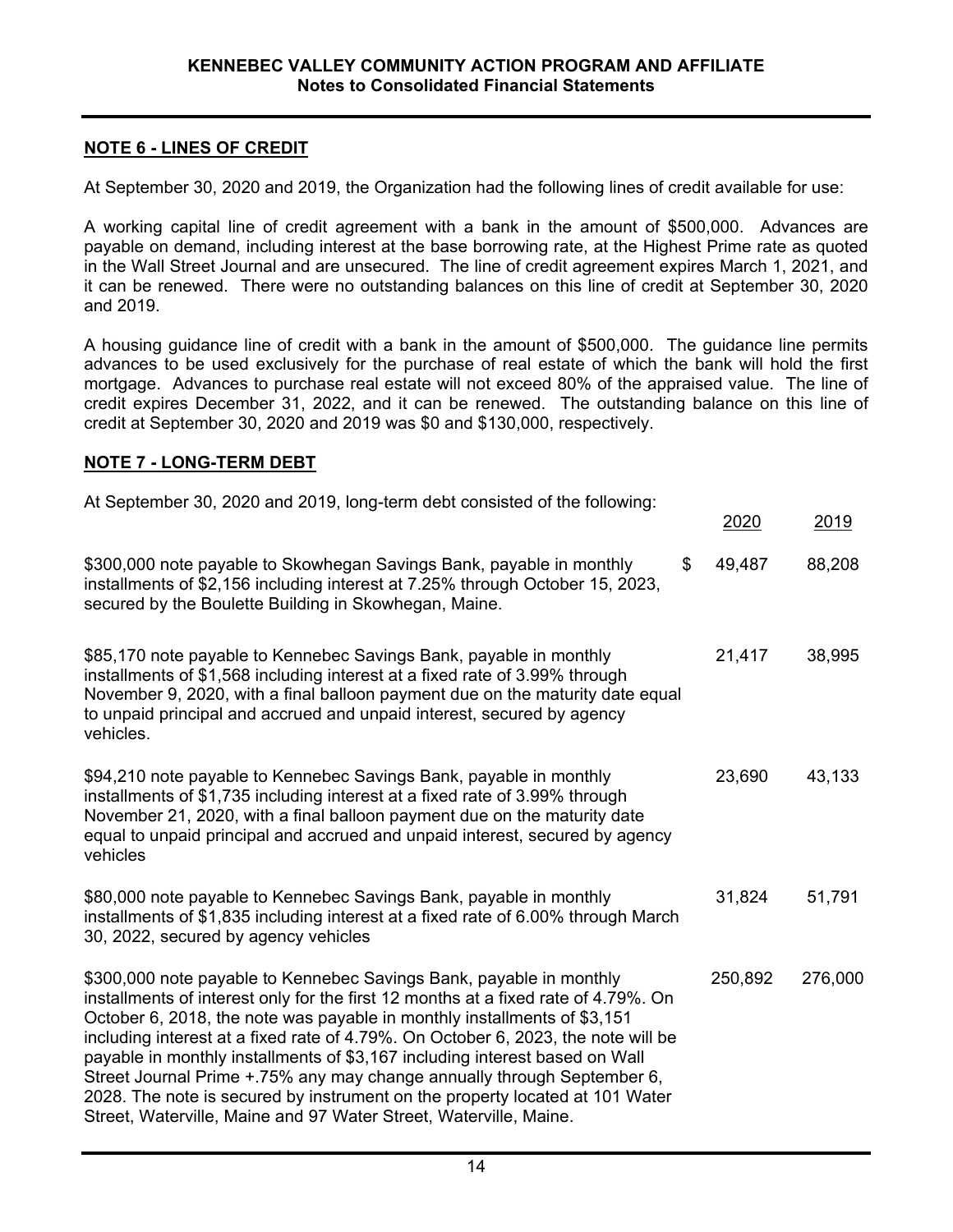# **NOTE 7 - LONG-TERM DEBT, CONTINUED**

| \$105,115 note payable to Kennebec Savings Bank, payable in monthly<br>installments of \$1,961 including interest at a fixed rate of 5.7% through March<br>14, 2024, secured by agency vehicles                                                                                                             | 74,495             | 93,180               |
|-------------------------------------------------------------------------------------------------------------------------------------------------------------------------------------------------------------------------------------------------------------------------------------------------------------|--------------------|----------------------|
| \$60,000 note payable to Kennebec Savings Bank, payable in monthly<br>installments of \$1,132 including interest at a fixed rate of 4.99% through<br>September 6, 2022, secured by agency copiers.                                                                                                          | 25,809             | 37,775               |
| \$1,000,000 note payable to Kennebec Savings Bank, payable in semi-annual<br>payments of principal to coincide with the receipt of real estate tax payments<br>including interest at a fixed rate of 6.00% through March 31, 2038, secured by<br>real estate.                                               | 137,563            | 161,439              |
| \$954,000 note payable to Kennebec Savings Bank, with interest only<br>installments at a fixed rate of 4.50%. The terms require principal payments in<br>any year that the balance per the original amortization schedule falls below the<br>current balance through June 21, 2027, secured by real estate. | 168,415            | 253,015              |
| \$165,000 note payable to Maine State Housing Authority, with no payments or<br>interest due. Forgivable as of the date that the Affordable Homeownership Units<br>in the development have been sold in accordance with the terms through<br>January 1, 2024, secured by real estate.                       | 120,000            | 150,000              |
| Less current portion                                                                                                                                                                                                                                                                                        | 903,592<br>154,457 | 1,193,536<br>140,225 |
| Long-term debt<br>\$                                                                                                                                                                                                                                                                                        | 749,135            | 1,053,311            |

Maturities on long-term debt are as follows:

| <b>Fiscal year</b> |               |
|--------------------|---------------|
| 2021               | \$<br>154,457 |
| 2022               | 104,030       |
| 2023               | 57,521        |
| 2024               | 168,724       |
| 2025               | 39,032        |
| Thereafter         | 379,828       |
|                    |               |
| Total              | 903,592       |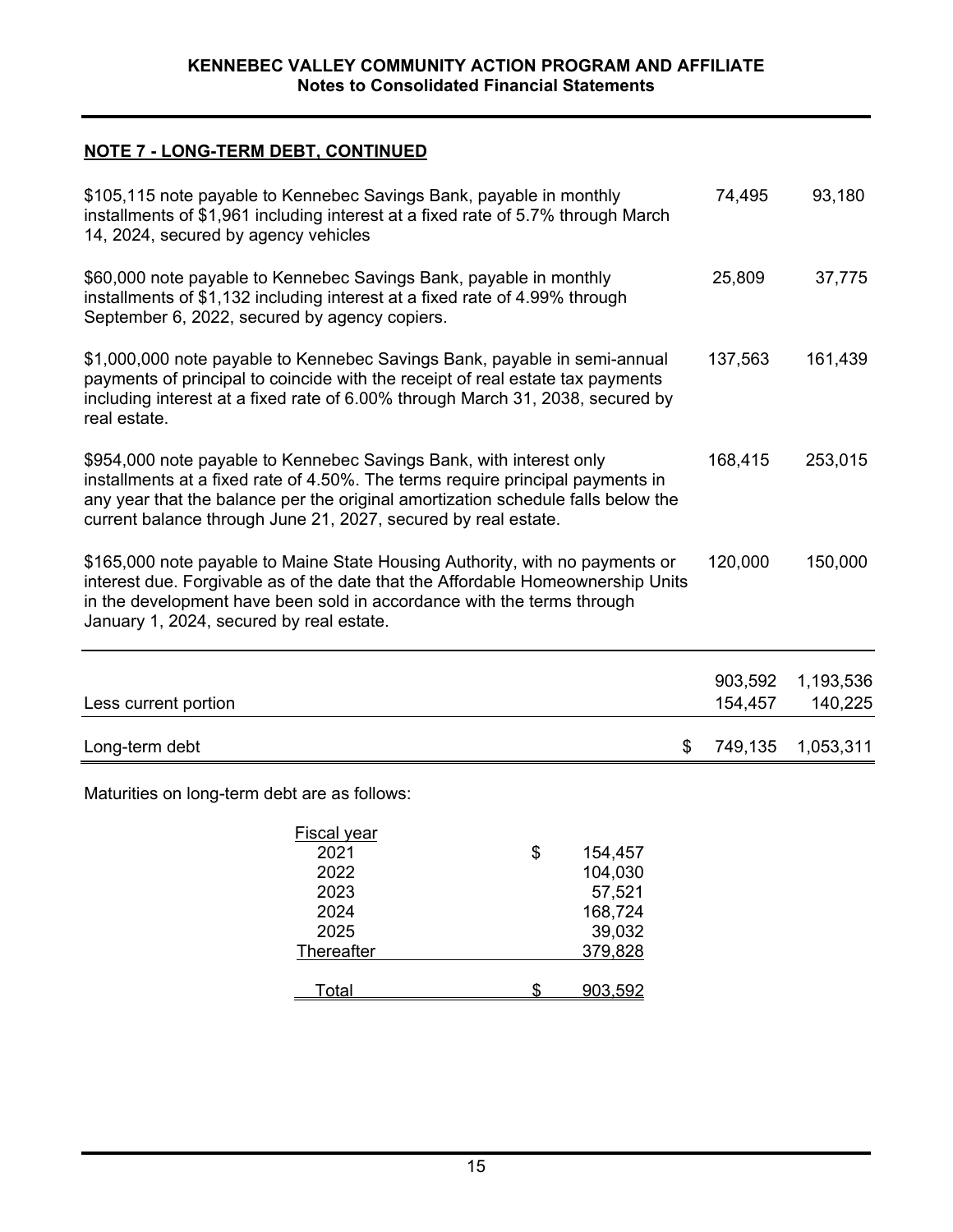### **NOTE 8 - OPERATING LEASES, CONTINUED**

The Organization has noncancelable operating leases for space and equipment that are scheduled to expire at various dates through November 30, 2028. The space leases can be extended beyond the initial term upon mutual agreement of the parties. Rental expenses for those leases were \$40,764 and \$45,414 for the years ended September 30, 2020 and 2019, respectively.

Future minimum lease payments under operating leases that have remaining terms in excess of one year beyond September 30, 2020, are:

| Fiscal year |    |                |
|-------------|----|----------------|
| 2021        | \$ | 40,764         |
| 2022        |    | 35,486         |
| 2023        |    | 17,466         |
| 2024        |    | 10,967         |
| 2025        |    | 8,800          |
| Thereafter  |    | 27,867         |
|             |    |                |
| Total       | S  | <u>141,350</u> |

### **NOTE 10 - RETIREMENT PLAN**

The Organization sponsors a defined contribution plan covering all eligible employees. If an employee does not contribute to the plan, the Organization contributes 2% of the employee's compensation to the Plan. If an employee contributes at least 1% of their compensation, the Organization will match 3% of the employee's compensation. Contributions are determined as a percentage of each employee's salary and amounted to \$305,284 and \$274,782 years ended September 30, 2020 and 2019, respectively.

# **NOTE 11 – NET ASSETS**

Net assets with donor restrictions were as follows for the years ended September 30:

|                                                  |    |         | 2019    |
|--------------------------------------------------|----|---------|---------|
| MSHA housing preservation<br>revolving loan fund | \$ | 90,916  | 90,916  |
| <b>COVID-19 Emergency Fund</b>                   |    | 9,355   |         |
| NeighborWorks America<br>Loan/Capital Funds      |    |         | 236,077 |
| Total                                            | \$ | 100,271 | 326,993 |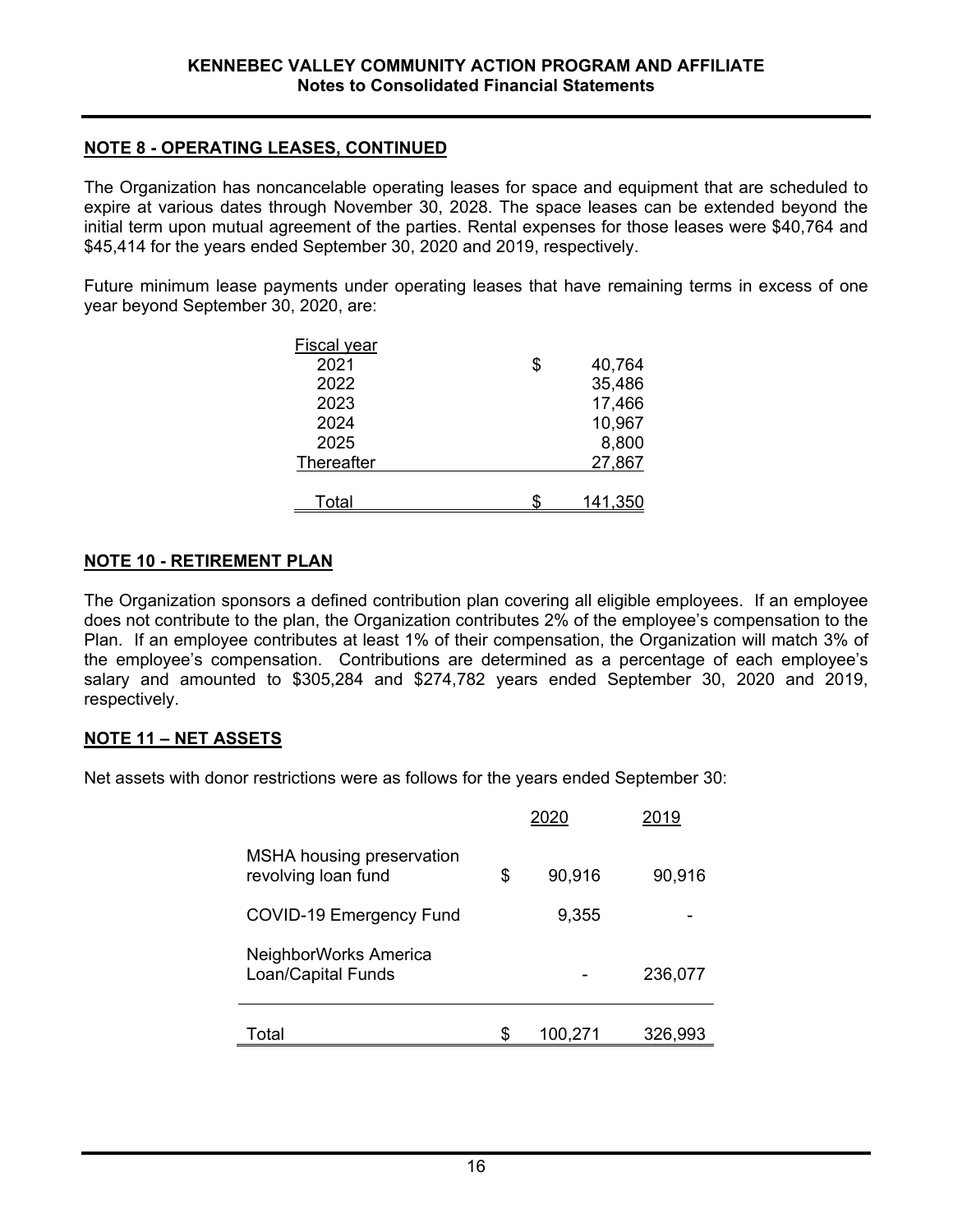# **NOTE 11 – NET ASSETS, CONTINUED**

Net assets released from donor restrictions were as follows for the years ended September 30:

|                                                        |   |         | 2019 |
|--------------------------------------------------------|---|---------|------|
| Satisfaction of Restrictions:<br>NeighborWorks America |   |         |      |
| Loan/Capital Funds                                     | S | 236,077 |      |
| ∶∩tal                                                  |   | 236,077 |      |

Net assets without donor restrictions were as follows for the years ended September 30:

|                                 |    | 2020      | 2019      |
|---------------------------------|----|-----------|-----------|
| Undesignated                    | S  | 4,960,702 | 2,425,748 |
| Board designated:               |    |           |           |
| <b>Agency Reserves</b>          |    | 3,467     | 4,809     |
| <b>Educare Building Reserve</b> |    | 317,930   | 292,657   |
|                                 |    |           |           |
| Total                           | \$ | 5,282,099 | 2,723,214 |

# **NOTE 12 - AVAILIBILITY AND LIQUIDITY**

The Organization has a goal to structure its financial assets so as to have enough liquid assets available to cover general expenses, liabilities, and other obligations for 60 days. In the event of an unanticipated liquidity need, the Organization can draw upon funds available under its line of credit (as discussed in Note 6).

Financial assets available for general expenditure within one year at September 30, 2020, consist of the following:

| Financial assets at year-end:                                              |    |                         |
|----------------------------------------------------------------------------|----|-------------------------|
| Cash and cash equivalents                                                  | \$ | 5,147,603               |
| Accounts and grants receivable                                             |    | 1,358,014               |
| Total financial assets                                                     |    | 6,505,617               |
| Less net assets not available for general<br>expenditure in the next year: |    |                         |
| Net assets with donor restrictions<br>Board designated                     |    | (100,271)<br>(321, 397) |
|                                                                            |    |                         |
| Financial assets available for general<br>expenditure within one year      | ደ  | 6,083,949               |
|                                                                            |    |                         |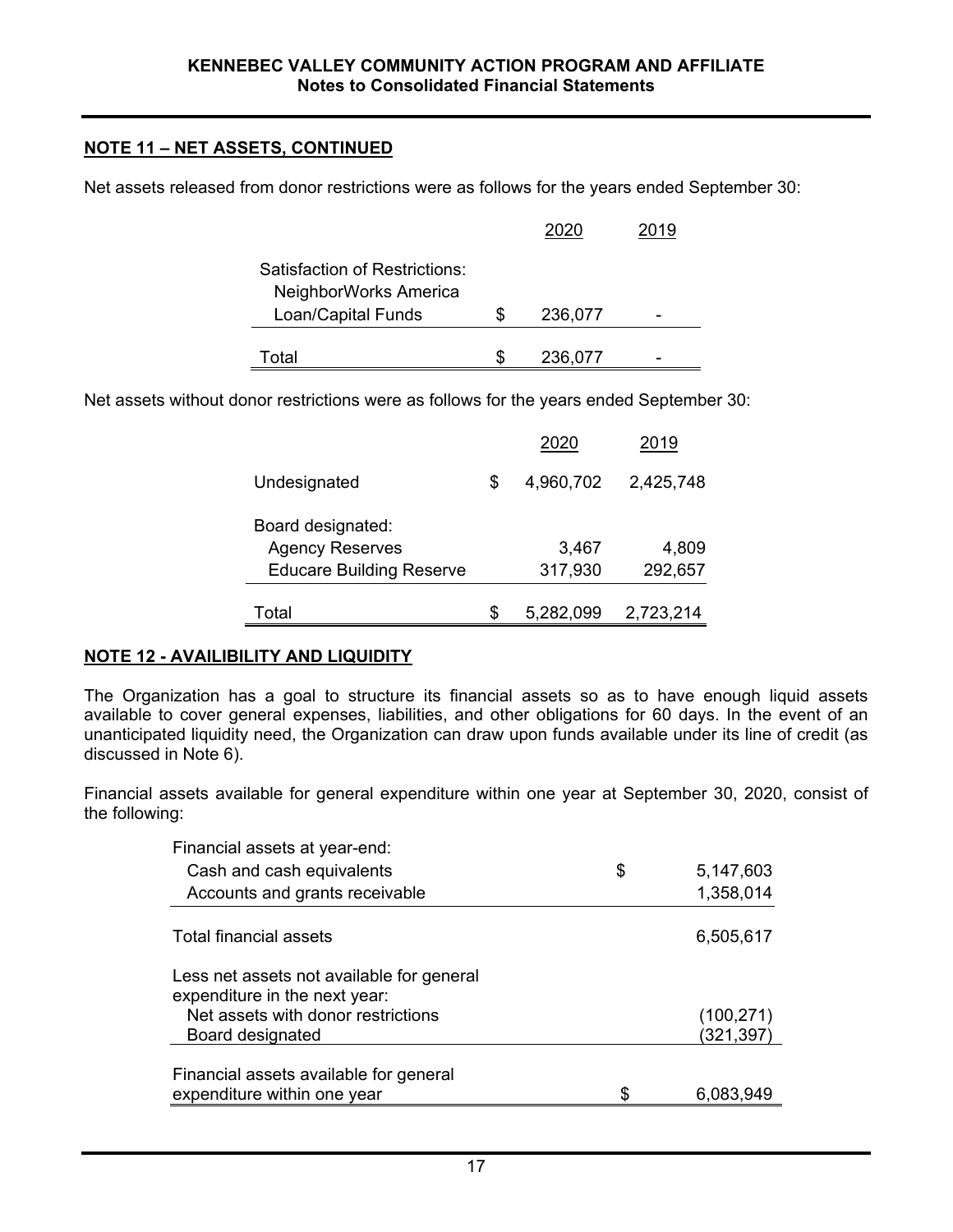# **NOTE 13 - CONCENTRATION IN REVENUE**

Of the revenues received by the Organization in fiscal years 2020 and 2019, approximately 79% and 83% were from state and federal funded grants, contracts, and fee agreements. Changes in reimbursement methods or reductions in available funds could adversely affect operations if alternative funding sources are not readily available.

# **NOTE 14 - RELATED PARTY TRANSATIONS**

The Organization received the use of space at no cost from Educare Central Maine, whose board membership and executive committee includes a representative from KVCAP's senior management. The Organization has reported contribution revenue and program expense amounting to \$709,723 and \$817,783 in the accompanying consolidated statement of activities for the free use of the facility during the years ended September 30, 2020 and 2019, respectively. In addition, Educare Central Maine passes through funds from private foundation grants to KVCAP. These funds totaled \$303,302 and \$273,327 for the years ended September 30, 2020 and 2019, respectively. At September 30, 2020 \$171,815 was recorded as receivable from Educare Central Maine, while \$126,685 was deferred as unearned September 30, 2019.

# **NOTE 15 - COMMITMENTS AND CONTINGENCIES/ SUBSEQUENT EVENTS**

The Organization receives grants and fees from federal and state grantor agencies, which are subject to audit by the granting agency. If instances of non-compliance are found, those audits could result in adjustments to settlements and requests for funds to be returned. As of this date it is not possible to determine liabilities, if any, that may arise from future audits and as such Management has not recorded any provisions in the consolidated financial statements.

The Organization maintains a self-insured health benefits plan, which provides medical benefits to employees electing coverage under the plan. The Organization maintains a reserve for incurred, but not reported medical claims, claim development, and terminal liability. The reserve is an estimate based on historical experience and other assumptions, some of which are subjective. The Organization will adjust its self-insured medical benefits reserve as the Organization's loss experience changes due to medical inflation, changes in the number of plan participants, and employee base.

On March 11, 2020, the World Health Organization declared a pandemic related to a novel strain of coronavirus disease ("COVID-19"). The extent of COVID-19's effect on the Organization's operational and financial performance will depend on future developments, including the duration, spread and intensity of the pandemic, all of which are uncertain and difficult to predict considering the rapidly evolving landscape. As a result, it is not currently possible to ascertain the overall impact of COVID-19 on the Organization's business. However, if the pandemic continues to evolve into a severe worldwide health crisis, the disease could have a material effect on the Organization's business, results of operations, financial condition and cash flows.

Subsequent events were evaluated through the date of this report, which is the date the consolidated financial statements were available to be issued, and no events occurred other than those disclosed elsewhere in the notes to the consolidated financial statements.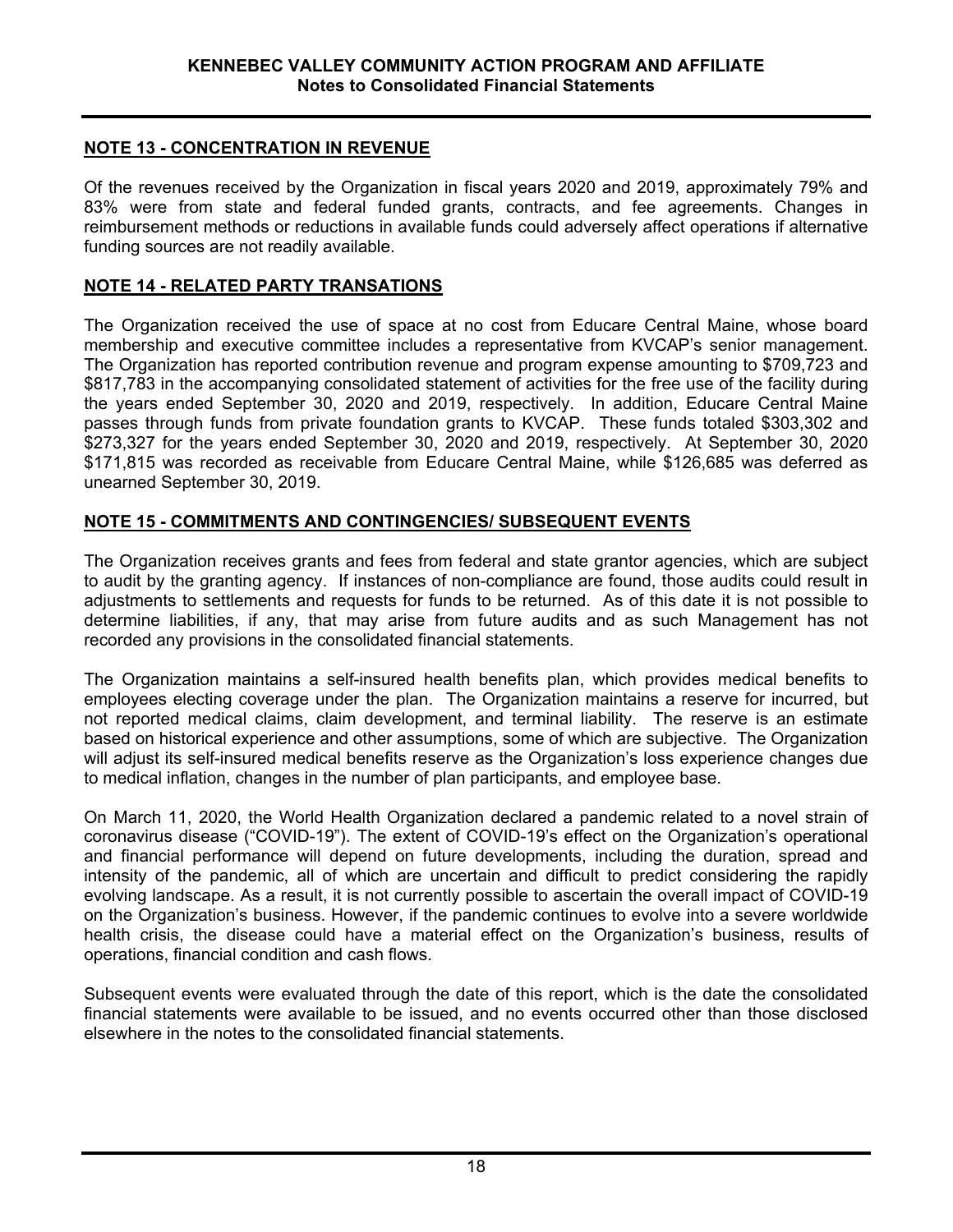#### **KENNEBEC VALLEY COMMUNITY ACTION PROGRAM AND AFFILIATE Consolidating Statement of Financial Position Year Ended September 30, 2020 (with comparative totals for 2019)**

|                                          |    | <b>KVCAP</b> | Cony<br>Village, LLC | <b>Eliminations</b> | Total       | 2019<br><b>Total</b>  |
|------------------------------------------|----|--------------|----------------------|---------------------|-------------|-----------------------|
|                                          |    |              |                      |                     |             |                       |
| <b>ASSETS</b>                            |    |              |                      |                     |             |                       |
| Current assets:                          |    |              |                      |                     |             |                       |
| Cash and cash equivalents                | \$ | 4,577,031    | 570,572              |                     | 5,147,603   | 1,367,123             |
| Accounts and grants receivable           |    | 1,993,958    |                      | (635, 944)          | 1,358,014   | 2,282,225             |
| Current portion of loans receivable, net |    | 1,762        |                      |                     | 1,762       | 1,983                 |
| Current portion of prepaid expenses      |    | 292,203      |                      |                     | 292,203     | 185,516               |
| Total current assets                     |    | 6,864,954    | 570,572              | (635, 944)          | 6,799,582   | 3,836,847             |
| Property and equipment:                  |    |              |                      |                     |             |                       |
| Land                                     |    | 57,100       | 123,590              |                     | 180,690     | 183,601               |
| Buildings and improvements               |    | 3,049,433    |                      |                     | 3,049,433   | 2,578,629             |
| <b>Equipment and fixtures</b>            |    | 1,099,816    |                      |                     | 1,099,816   | 886,549               |
| Vehicles                                 |    | 2,532,552    |                      |                     | 2,532,552   | 2,399,735             |
| Total property and equipment             |    | 6,738,901    | 123,590              | $\overline{a}$      | 6,862,491   | 6,048,514             |
| Less: Accumulated depreciation           |    | (3,409,244)  |                      | $\overline{a}$      | (3,409,244) | (3,297,318)           |
| Net property and equipment               |    | 3,329,657    | 123,590              |                     | 3,453,247   | 2,751,196             |
|                                          |    |              |                      |                     |             |                       |
| Other assets:                            |    |              |                      |                     |             |                       |
| Work in progress                         |    | 591,934      | 692,523              |                     | 1,284,457   | 1,678,914             |
| Investments                              |    | 399.283      | $\blacksquare$       | (354, 763)          | 44,520      | 39,784                |
| Loans receivable, net of current portion |    | 97,010       | 30,000               |                     | 127,010     | 128,510               |
| Total other assets                       |    | 1,088,227    | 722,523              | (354, 763)          | 1,455,987   | 1,847,208             |
| <b>Total assets</b>                      | \$ | 11,282,838   | 1,416,685            | (990, 707)          | 11,708,816  | 8,435,251             |
|                                          |    |              |                      |                     |             |                       |
| <b>LIABILITIES AND NET ASSETS</b>        |    |              |                      |                     |             |                       |
| Current liabilities:                     |    |              |                      |                     |             |                       |
| Current portion of long-term debt        |    | 148,866      | 5,591                |                     | 154,457     | 140,225               |
| Line of credit                           |    |              |                      |                     |             | 130,000               |
| Accounts payable                         |    | 880,519      | 635,944              | (635, 944)          | 880,519     | 931,513               |
| Accrued expenses                         |    | 2,037,541    |                      |                     | 2,037,541   | 1,729,405             |
| <b>Reserves</b>                          |    | 163,887      | $\overline{a}$       |                     | 163,887     | 231,197               |
| Deferred revenue                         |    | 2,325,957    |                      |                     | 2,325,957   | 1,169,393             |
| <b>Total current liabilities</b>         |    | 5,556,770    | 641,535              | (635, 944)          | 5,562,361   | 4,331,733             |
|                                          |    |              |                      |                     |             |                       |
| Non-current liabilities:                 |    |              |                      |                     |             |                       |
| Long-term debt, net of current portion   |    | 328,748      | 420,387              |                     | 749,135     | 1,053,311             |
| Total non-current liabilities            |    | 328,748      | 420,387              | $\overline{a}$      | 749,135     | 1,053,311             |
| <b>Total liabilities</b>                 |    | 5,885,518    | 1,061,922            | (635, 944)          | 6,311,496   | 5,385,044             |
|                                          |    |              |                      |                     |             |                       |
| Net assets:                              |    |              |                      |                     |             |                       |
| <b>Without Donor Restrictions</b>        |    | 5,297,049    | 354,763              | (354, 763)          | 5,297,049   | 2,723,214             |
| <b>With Donor Restrictions</b>           |    | 100,271      |                      |                     | 100,271     | 326,993               |
| Total net assets                         |    | 5,397,320    | 354,763              | (354, 763)          | 5,397,320   | 3,050,207             |
| <b>Total liabilities and net assets</b>  | \$ | 11,282,838   | 1,416,685            | (990, 707)          | 11,708,816  | 8,435,251             |
|                                          |    |              |                      |                     |             | See auditors' report. |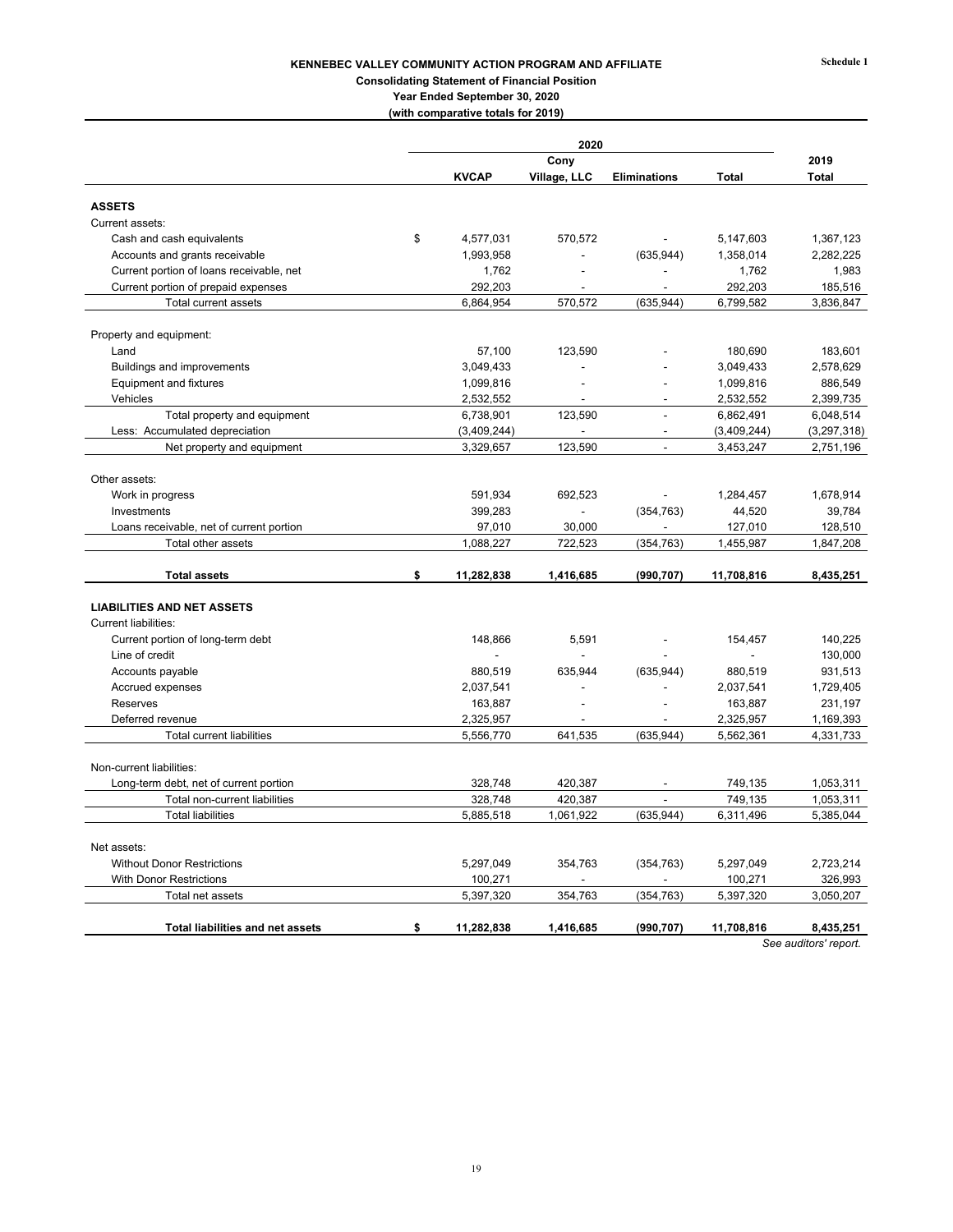#### **KENNEBEC VALLEY COMMUNITY ACTION PROGRAM AND AFFILIATE**

#### **Consolidating Statement of Activities Year ended September 30, 2020**

**(with comparative totals for 2019)**

|                                          |                  | Cony         |                     |              | 2019         |
|------------------------------------------|------------------|--------------|---------------------|--------------|--------------|
|                                          | <b>KVCAP</b>     | Village, LLC | <b>Eliminations</b> | <b>Total</b> | <b>Total</b> |
| Revenues, gains, and other support:      |                  |              |                     |              |              |
| Grants and contracts                     | \$<br>18.878.282 | 35,254       |                     | 18,913,536   | 15,695,732   |
| Program revenue                          | 11,221,173       |              | (635, 944)          | 10,585,229   | 11,953,192   |
| Other revenue                            | 91,212           | 818,205      | 99,908              | 1,009,325    | 446,776      |
| In-kind                                  | 721,949          |              |                     | 721,949      | 885,153      |
| Total revenues, gains, and other support | 30,912,616       | 853,459      | (536, 036)          | 31,230,039   | 28,980,853   |
| Expenses:                                |                  |              |                     |              |              |
| Program services:                        |                  |              |                     |              |              |
| Community services                       | 10,113,645       |              |                     | 10,113,645   | 11,943,391   |
| Energy services                          | 5,759,479        |              | (635, 944)          | 5,123,535    | 4,791,872    |
| Child & family services                  | 10,197,919       |              |                     | 10,197,919   | 9,387,312    |
| Agency services                          | 373,842          |              |                     | 373,842      | 249,573      |
| Cony Village                             |                  | 953.367      |                     | 953,367      | 262,375      |
| Total program expenses                   | 26,444,885       | 953,367      | (635, 944)          | 26,762,308   | 26,634,523   |
| Supporting services:                     |                  |              |                     |              |              |
| Management & general                     | 2,117,986        |              |                     | 2,117,986    | 2,018,627    |
| Fundraising                              | 2,632            |              |                     | 2,632        | 16,426       |
| Total supporting services                | 2,120,618        |              |                     | 2,120,618    | 2,035,053    |
| Total expenses                           | 28,565,503       | 953,367      | (635, 944)          | 28,882,926   | 28,669,576   |
|                                          |                  |              |                     |              |              |
| Change in net assets                     | 2,347,113        | (99,908)     | 99,908              | 2,347,113    | 311,277      |
| Net assets, beginning of year            | 3,050,207        | 454,671      | (454, 671)          | 3,050,207    | 2,738,930    |
| Net assets, end of year                  | \$<br>5,397,320  | 354,763      | (354, 763)          | 5,397,320    | 3,050,207    |

*See auditors' report.*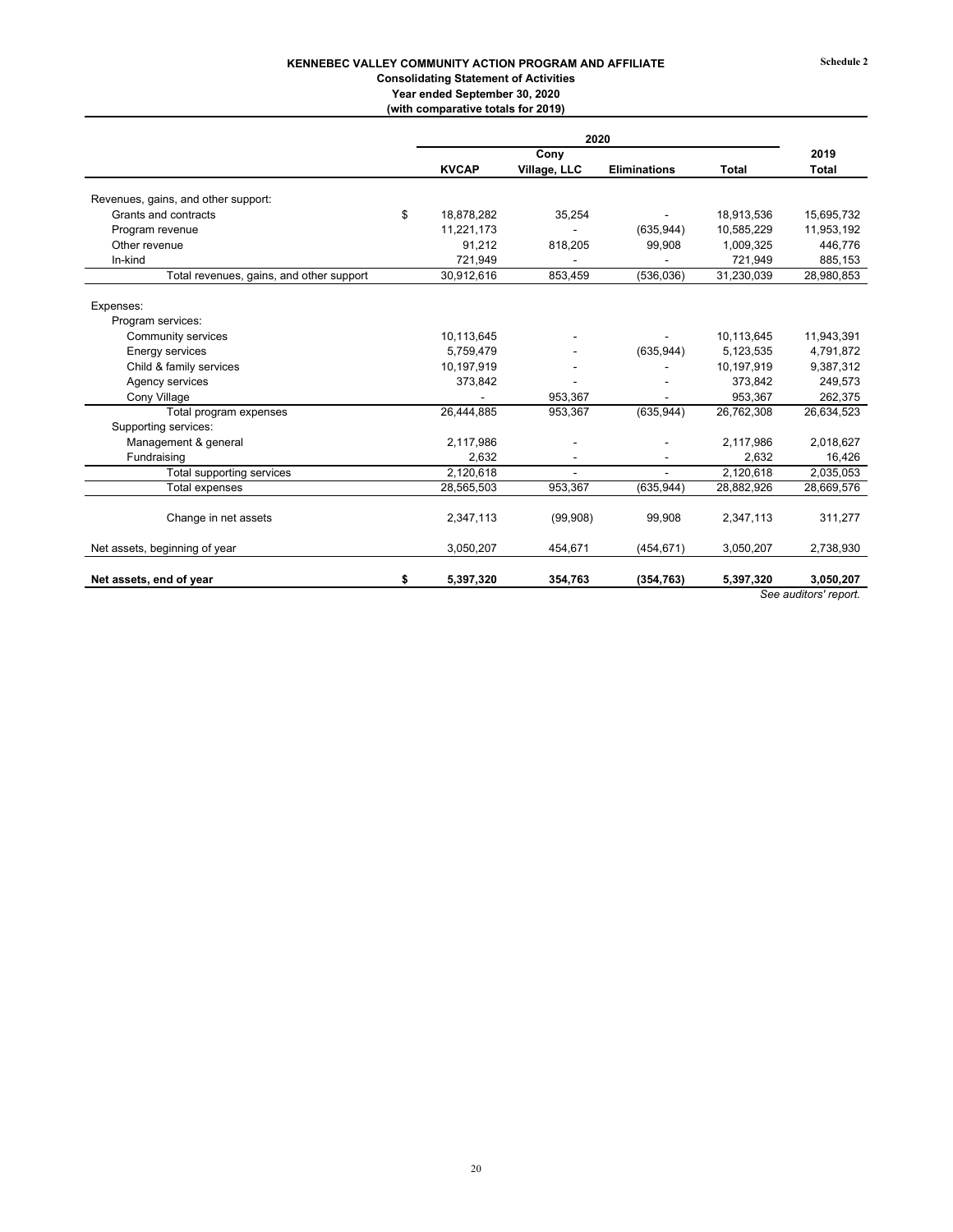#### **KENNEBEC VALLEY COMMUNITY ACTION PROGRAM AND AFFILIATE Consolidating Statement of Functional Expenses Year ended September 30, 2020 (with comparative totals for 2019)**

|                                           |   | <b>Program Services</b>               |                                                         |                                                       |                                    |                          |                      | <b>Supporting Services</b>          |                          |                                 |                          |            |                       |
|-------------------------------------------|---|---------------------------------------|---------------------------------------------------------|-------------------------------------------------------|------------------------------------|--------------------------|----------------------|-------------------------------------|--------------------------|---------------------------------|--------------------------|------------|-----------------------|
|                                           |   | <b>KVCAP</b><br>Community<br>services | <b>KVCAP</b><br><b>Energy &amp; Housing</b><br>services | <b>KVCAP</b><br><b>Child &amp; Family</b><br>services | <b>KVCAP</b><br>Agency<br>services | Conv<br>Village, LLC     | <b>Total Program</b> | <b>Management</b><br>and<br>general | <b>Fundraising</b>       | Total<br>supporting<br>services | <b>Eliminations</b>      | Total      | 2019<br>Total         |
|                                           |   |                                       |                                                         |                                                       |                                    |                          |                      |                                     |                          |                                 |                          |            |                       |
| Personnel                                 | S | 2.970.979                             | 1.085.768                                               | 5.384.839                                             | 85.411                             | $\blacksquare$           | 9.526.997            | 1,251,214                           | 1.066                    | 1,252,280                       | $\overline{\phantom{a}}$ | 10.779.277 | 9,740,260             |
| Payroll taxes and employee benefits       |   | 894.344                               | 334.734                                                 | 1.732.430                                             | 32.312                             | $\overline{\phantom{a}}$ | 2,993,820            | 295,571                             | 226                      | 295,797                         | $\overline{\phantom{a}}$ | 3.289.617  | 3,019,871             |
| Staff development                         |   | 4.879                                 | 7.059                                                   | 65.280                                                | 210                                | $\overline{\phantom{a}}$ | 77.428               | 10.036                              | $\overline{\phantom{a}}$ | 10,036                          | $\overline{\phantom{a}}$ | 87.464     | 173,210               |
| Travel                                    |   | 25,358                                | 17.496                                                  | 98,005                                                | 251                                | $\overline{\phantom{a}}$ | 141.110              | 9,397                               | 11                       | 9,408                           | -                        | 150,518    | 299,520               |
| Direct client assistance - common carrier |   | 1.764.498                             |                                                         | $\overline{\phantom{a}}$                              | $\overline{\phantom{a}}$           | $\blacksquare$           | 1,764,502            | $\overline{\phantom{a}}$            | $\overline{\phantom{a}}$ | $\overline{\phantom{a}}$        | $\overline{\phantom{a}}$ | 1,764,502  | 2,521,135             |
| Direct client assistance - other          |   | 2,872,917                             | 3,020,829                                               | 6.409                                                 | 22,348                             | $\overline{\phantom{a}}$ | 5,922,503            | $\overline{\phantom{a}}$            | 43                       | 43                              | $\overline{\phantom{a}}$ | 5,922,546  | 6,519,271             |
| Office costs                              |   | 25,027                                | 29,476                                                  | 36.785                                                | 1.707                              | $\overline{\phantom{a}}$ | 92,995               | 76,031                              | $\sim$                   | 76,031                          | $\overline{\phantom{a}}$ | 169,026    | 223,045               |
| Insurance                                 |   | 500                                   | 8.023                                                   | 13.256                                                | 1.539                              | 4.214                    | 27,532               | 48,532                              |                          | 48,532                          | (4,099)                  | 71.965     | 69,989                |
| Telecommunications                        |   | 152,411                               | 33.231                                                  | 59.608                                                | 119                                | $\overline{\phantom{a}}$ | 245,369              | 18.429                              |                          | 18.429                          | $\sim$                   | 263.798    | 244,715               |
| Space and occupancy                       |   | 133,922                               | 133,922                                                 | 129.195                                               | 16,389                             | 1,943                    | 415.371              | 51                                  | $\overline{\phantom{a}}$ | 51                              | (1, 435)                 | 413,987    | 510,848               |
| Space and occupancy - in-kind             |   |                                       | $\overline{\phantom{a}}$                                | 709.723                                               | $\sim$                             | $\overline{\phantom{a}}$ | 709,723              | $\overline{\phantom{a}}$            | $\overline{\phantom{a}}$ | $\overline{\phantom{a}}$        | $\overline{\phantom{a}}$ | 709,723    | 817,783               |
| Contract services                         |   | 139,599                               | 890,528                                                 | 1,347,873                                             | 6.776                              | 681,286                  | 3,066,062            | 280,633                             | 150                      | 280,783                         | (625, 697)               | 2,721,148  | 2,133,632             |
| Contract services - in-kind               |   |                                       | $\overline{\phantom{a}}$                                | 6,536                                                 | $\sim$                             | $\overline{\phantom{a}}$ | 6,536                | $\overline{\phantom{a}}$            | $\sim$                   | $\overline{\phantom{a}}$        | $\overline{\phantom{a}}$ | 6.536      | 59,088                |
| Vehicle                                   |   | 792,760                               | 21.249                                                  | $\overline{\phantom{a}}$                              | $\Delta$                           |                          | 814,013              | $\overline{\phantom{a}}$            |                          | $\overline{\phantom{a}}$        | $\overline{\phantom{a}}$ | 814.013    | 897,006               |
| Housing property costs                    |   |                                       | 234                                                     |                                                       | $\overline{\phantom{a}}$           | 239,305                  | 239,539              |                                     | $\overline{\phantom{a}}$ | $\overline{\phantom{a}}$        | $\overline{\phantom{a}}$ | 239,539    | 158,062               |
| Material & supplies                       |   | 44,691                                | 65,771                                                  | 380.765                                               | 123                                |                          | 491,350              | 34,532                              | 89                       | 34,621                          | -                        | 525,971    | 464,189               |
| Material & supplies - in-kind             |   |                                       | $\overline{\phantom{a}}$                                | 5,690                                                 | $\overline{\phantom{0}}$           |                          | 5,690                | $\overline{\phantom{a}}$            | $\overline{\phantom{a}}$ | $\overline{\phantom{a}}$        | $\overline{\phantom{0}}$ | 5,690      | 8,282                 |
| Administration                            |   | 43,567                                | 16,196                                                  | 78,259                                                | 1.240                              | $\overline{\phantom{a}}$ | 139,262              | $\overline{\phantom{a}}$            | 15                       | 15                              | $\overline{\phantom{a}}$ | 139,277    | 46,146                |
| Interest                                  |   | 20,994                                | 9.285                                                   | 1.745                                                 | 10.823                             | 26,019                   | 68,866               | 103                                 | $\sim$                   | 103                             | (4, 113)                 | 64.856     | 70,437                |
| Depreciation                              |   | 176,009                               | 54.261                                                  | 25,875                                                | 176,982                            | $\overline{\phantom{a}}$ | 433.127              | 41,954                              |                          | 41,954                          | $\overline{\phantom{a}}$ | 475,081    | 375,830               |
| Provision for bad debts/loan losses       |   | 322                                   | 800                                                     | $\overline{\phantom{a}}$                              |                                    | $\overline{\phantom{a}}$ | 1,122                | $\overline{\phantom{a}}$            |                          | $\overline{\phantom{a}}$        | $\overline{\phantom{a}}$ | 1,122      | 42,213                |
| Other                                     |   | 50.868                                | 30.613                                                  | 115,646                                               | 17,608                             | 600                      | 215,335              | 51.503                              | 1.032                    | 52,535                          | (600)                    | 267.270    | 275,044               |
| <b>Total expenses</b>                     |   | 10.113.645                            | 5.759.479                                               | 10,197,919                                            | 373.842                            | 953.367                  | 27.398.252           | 2.117.986                           | 2.632                    | 2.120.618                       | (635.944)                | 28.882.926 | 28,669,576            |
|                                           |   |                                       |                                                         |                                                       |                                    |                          |                      |                                     |                          |                                 |                          |            | See auditors' report. |